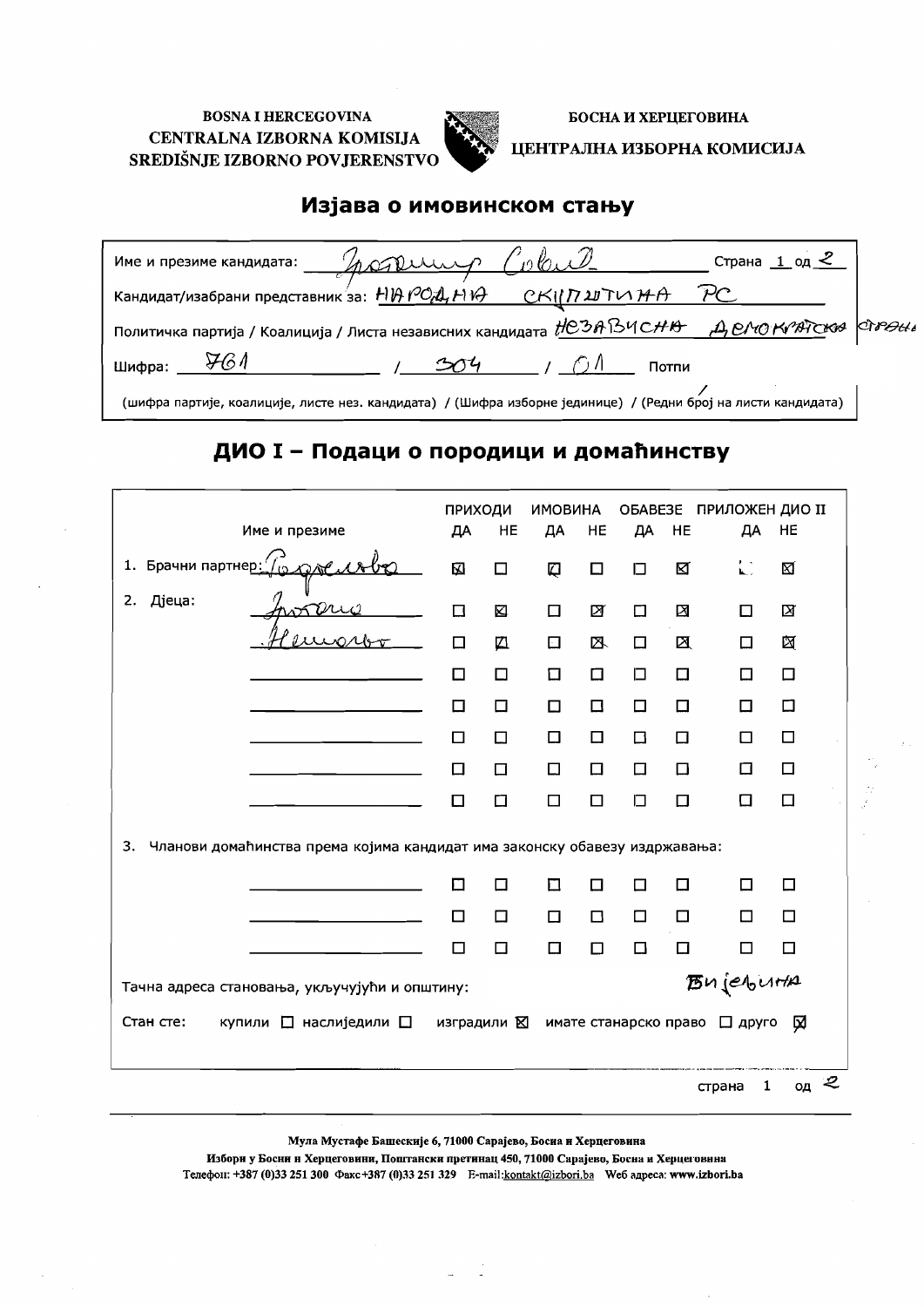Други дио изјаве о имовинском стању мора да испуни кандидат / изабрани представник, и сваки члан домаћинства за кога је у првом дијелу наведено да има приходе, имовину или обавезе.

 $\ddot{\phantom{a}}$ 

|                                           | Име и презиме кандидата или члана домаћинства: $\mathcal{A}_{\mathcal{L}}$ а $\tilde{\mathcal{A}}$ $\beta$ | Colent                                                                                                                                                  |
|-------------------------------------------|------------------------------------------------------------------------------------------------------------|---------------------------------------------------------------------------------------------------------------------------------------------------------|
|                                           |                                                                                                            | ПРИХОДИ У БОСНИ И ХЕРЦЕГОВИНИ И ИНОСТРАНСТВУ У ПРОТЕКЛИХ 12 МЈЕСЕЦИ                                                                                     |
| Износ прихода (КМ/∈)                      | За период                                                                                                  | Извор прихода                                                                                                                                           |
| $\chi$ apo.                               |                                                                                                            |                                                                                                                                                         |
|                                           |                                                                                                            |                                                                                                                                                         |
|                                           |                                                                                                            |                                                                                                                                                         |
|                                           |                                                                                                            |                                                                                                                                                         |
|                                           |                                                                                                            |                                                                                                                                                         |
|                                           |                                                                                                            | ИМОВИНА - Наведите сав новац, рачуне у банци, пословну документацију,                                                                                   |
|                                           |                                                                                                            | дионице, вриједносне папире, обвезнице, некретнине, личну имовину, станарско<br>право и другу имовину и добра у вриједности већој од 5 000 КМ у Босни и |
| Херцеговини и у иностранству.             |                                                                                                            |                                                                                                                                                         |
| Износ (КМ / $\in$ )                       | Опис имовине                                                                                               | Држава у којој имате имовину                                                                                                                            |
| 00. <i>000. Ki</i> M                      |                                                                                                            |                                                                                                                                                         |
|                                           |                                                                                                            |                                                                                                                                                         |
|                                           |                                                                                                            |                                                                                                                                                         |
|                                           |                                                                                                            |                                                                                                                                                         |
|                                           |                                                                                                            |                                                                                                                                                         |
|                                           |                                                                                                            | ОБАВЕЗЕ - Наведите сва дуговања, обавезе, мјенице, кредите и гаранције за                                                                               |
|                                           | такве обавезе у Босни и Херцеговини и иностранству                                                         |                                                                                                                                                         |
| Износ (КМ / $\in$ )                       | Име и презиме повјериоца                                                                                   | Датум измирења дуга                                                                                                                                     |
|                                           |                                                                                                            |                                                                                                                                                         |
|                                           |                                                                                                            |                                                                                                                                                         |
| <u>Bijel<sub>l</sub> IWA 30.06</u> .2006. |                                                                                                            |                                                                                                                                                         |
| (Мјесто и датум)                          |                                                                                                            | (Подносилац извјештаја)*                                                                                                                                |
|                                           |                                                                                                            | *Напомена: Потпис подносиоца извјештаја мора одговарати потпису с идентификационог документа                                                            |
|                                           |                                                                                                            |                                                                                                                                                         |

Мула Мустафе Башескије 6, 71000 Сарајево, Босна и Херцеговина

Избори у Босни и Херцеговини, Поштански претинац 450, 71000 Сарајево, Босна и Херцеговина Телефон: +387 (0)33 251 300 Факс +387 (0)33 251 329 E-mail:kontakt@izbori.ba We6 адреса: www.izbori.ba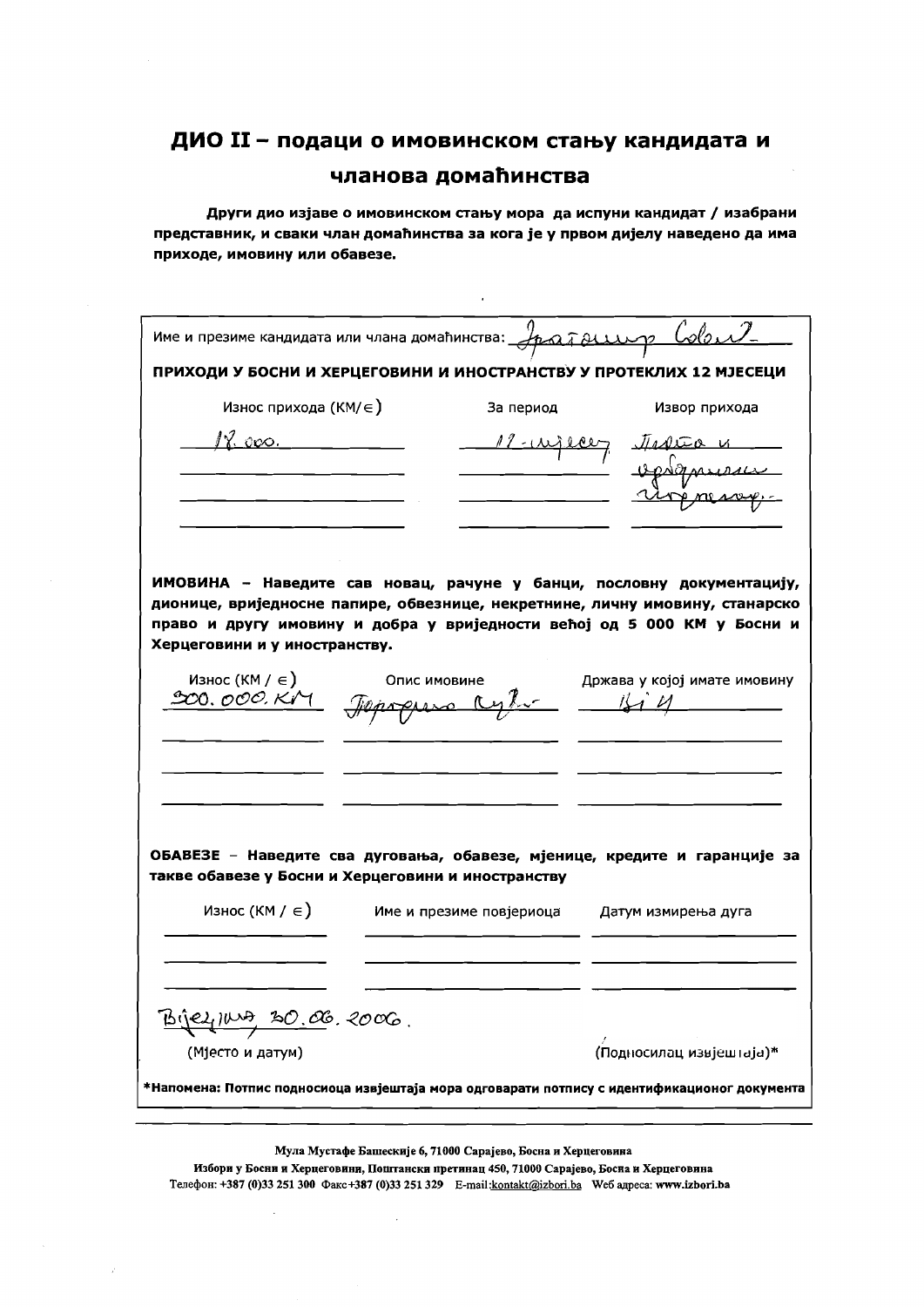

БОСНА И ХЕРЦЕГОВИНА

ЦЕНТРАЛНА ИЗБОРНА КОМИСИЈА

### Изјава о имовинском стању

| Име и презиме кандидата: $O\cup\cup\cup\cup\emptyset\$ // $O\cup\emptyset\cup\emptyset\cup\emptyset$                              | Страна $1$ од $\le$ |
|-----------------------------------------------------------------------------------------------------------------------------------|---------------------|
|                                                                                                                                   |                     |
| Политичка партија / Коалиција / Листа независних кандидата $\frac{H}{\omega}$ артиј $\alpha$ а срети о Кралијсис $\alpha$ ранисти |                     |
| Потпис:<br>Шифра:                                                                                                                 |                     |
| (шифра партије, коалиције, листе нез. кандидата) / (Шифра изборне јединице) / (Редни број на листи кандидата)                     |                     |

## ДИО I - Подаци о породици и домаћинству

|                                                                                  | ПРИХОДИ             |    | <b>ИМОВИНА</b> |             | OBABE3E               |             | ПРИЛОЖЕН ДИО II |        |
|----------------------------------------------------------------------------------|---------------------|----|----------------|-------------|-----------------------|-------------|-----------------|--------|
| Име и презиме                                                                    | ДА                  | HE | ДА             | HE          | ДА                    | HE          | ДА              | HE     |
| 1. Брачни партнер:                                                               | П                   | П  | П              | П           | □                     | □           | П               | □      |
| 2. Ajeua: Heureuka Tangypekak                                                    | $\Box$              | ⊠  | $\Box$         | $\boxtimes$ | □                     | $\boxtimes$ | ப               | □      |
|                                                                                  | $\Box$              | 冈  | $\Box$         | X           | $\Box$                | 囟           | п               | □      |
|                                                                                  | □                   | П  | □              | □           | $\Box$                | □           | □               | □      |
|                                                                                  | $\Box$              | □  | □              | □           | □                     | □           | □               | □      |
|                                                                                  | П                   | □  | П              | П           | □                     | □           | □               | □      |
|                                                                                  | п                   | □  | □              | $\Box$      | $\Box$                | □           | □               | □      |
|                                                                                  | П                   | П  | П              | □           | □                     | □           | П               | □      |
| Чланови домаћинства према којима кандидат има законску обавезу издржавања:<br>3. |                     |    |                |             |                       |             |                 |        |
|                                                                                  | П                   | П  | П              | П           | П                     | п           | П               | □      |
|                                                                                  | П                   | Π  | $\Box$         | $\Box$      | D                     | □           | □               | $\Box$ |
|                                                                                  | п                   | П  | П              | П           | П                     | □           | п               | □      |
| Тачна адреса становања, укључујући и општину:                                    |                     |    |                |             |                       |             |                 |        |
| Стан сте:<br>купили ⊠ наслиједили □                                              | изградили $\square$ |    |                |             | имате станарско право |             | $\Box$ друго    | □      |
|                                                                                  |                     |    |                |             |                       |             | 1<br>страна     | од –е  |

Мула Мустафе Башескије 6, 71000 Сарајево, Босна и Херцеговина

Избори у Босии и Херцеговини, Поштански претинац 450, 71000 Сарајево, Босиа и Херцеговина Телефон: +387 (0)33 251 300 Факс+387 (0)33 251 329 E-mail:kontakt@izbori.ba We6 адреса: www.izbori.ba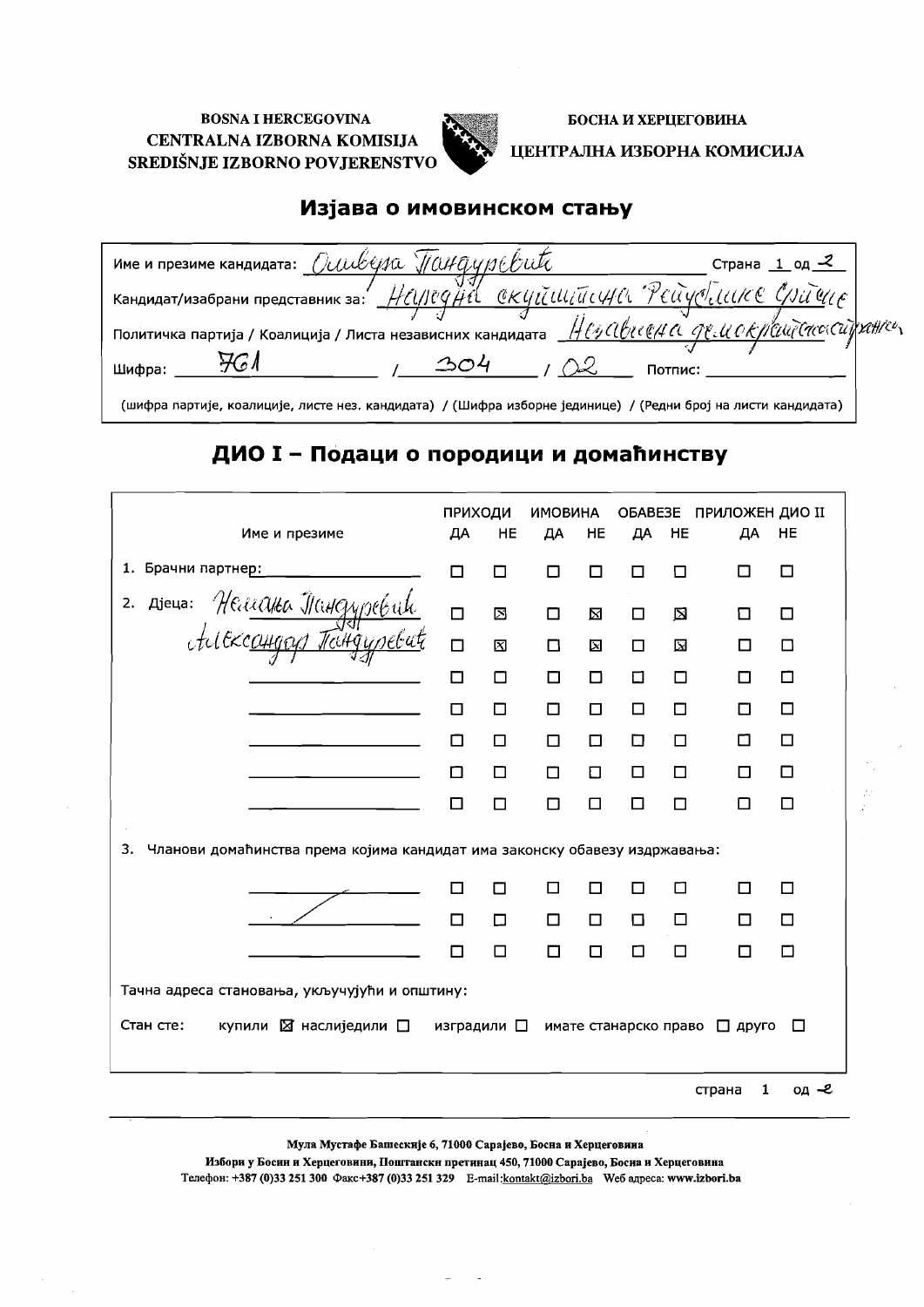Други дио изјаве о имовинском стању мора да испуни кандидат / изабрани представник, и сваки члан домаћинства за кога је у првом дијелу наведено да има приходе, имовину или обавезе.

| Име и презиме кандидата или члана домаћинства: $\frac{\partial ( \imath \omega \partial \varphi) \varphi}{\partial \varphi}$ $\frac{\partial (\imath \omega \partial \varphi)}{\partial \varphi}$ |                                                                                                      |                                                                                                                                                                                                                                  |
|---------------------------------------------------------------------------------------------------------------------------------------------------------------------------------------------------|------------------------------------------------------------------------------------------------------|----------------------------------------------------------------------------------------------------------------------------------------------------------------------------------------------------------------------------------|
| ПРИХОДИ У БОСНИ И ХЕРЦЕГОВИНИ И ИНОСТРАНСТВУ У ПРОТЕКЛИХ 12 МЈЕСЕЦИ                                                                                                                               |                                                                                                      |                                                                                                                                                                                                                                  |
| Износ прихода (КМ/∈)                                                                                                                                                                              | За период                                                                                            | Извор прихода                                                                                                                                                                                                                    |
| $\ell$ . even $\mathcal{K}M$                                                                                                                                                                      |                                                                                                      | 1.6.2005-162000. Milanta                                                                                                                                                                                                         |
|                                                                                                                                                                                                   |                                                                                                      |                                                                                                                                                                                                                                  |
| Херцеговини и у иностранству.                                                                                                                                                                     |                                                                                                      | ИМОВИНА - Наведите сав новац, рачуне у банци, пословну документацију,<br>дионице, вриједносне папире, обвезнице, некретнине, личну имовину, станарско<br>право и другу имовину и добра у вриједности већој од 5 000 КМ у Босни и |
|                                                                                                                                                                                                   | Опис имовине                                                                                         | Држава у којој имате имовину<br>561                                                                                                                                                                                              |
|                                                                                                                                                                                                   |                                                                                                      |                                                                                                                                                                                                                                  |
| такве обавезе у Босни и Херцеговини и иностранству                                                                                                                                                |                                                                                                      | ОБАВЕЗЕ - Наведите сва дуговања, обавезе, мјенице, кредите и гаранције за                                                                                                                                                        |
| — Износ (КМ / ∈)<br>3 → ひひつ ≪ M                                                                                                                                                                   | име и презиме повјериоца и датум измирења дуга<br><u>- K.CU (A j.) čttt - le G.U.ki) - 40. Lee J</u> |                                                                                                                                                                                                                                  |
| <u>OUJEUDUAO 30.06</u> .2006.<br>Miecto и датум)                                                                                                                                                  |                                                                                                      |                                                                                                                                                                                                                                  |
|                                                                                                                                                                                                   |                                                                                                      | (Подносилац извјештаја)*                                                                                                                                                                                                         |
| *Напомена: Потпис подносиоца извјештаја мора одговарати потпису с идентификационог документа                                                                                                      |                                                                                                      |                                                                                                                                                                                                                                  |
|                                                                                                                                                                                                   |                                                                                                      |                                                                                                                                                                                                                                  |

Мула Мустафе Башескије 6, 71000 Сарајево, Босна и Херцеговина

Избори у Босни и Херцеговини, Поштански претинац 450, 71000 Сарајево, Босна и Херцеговина Телефон: +387 (0)33 251 300 Факс +387 (0)33 251 329 E-mail: kontakt@izbori.ba We6 адреса: www.izbori.ba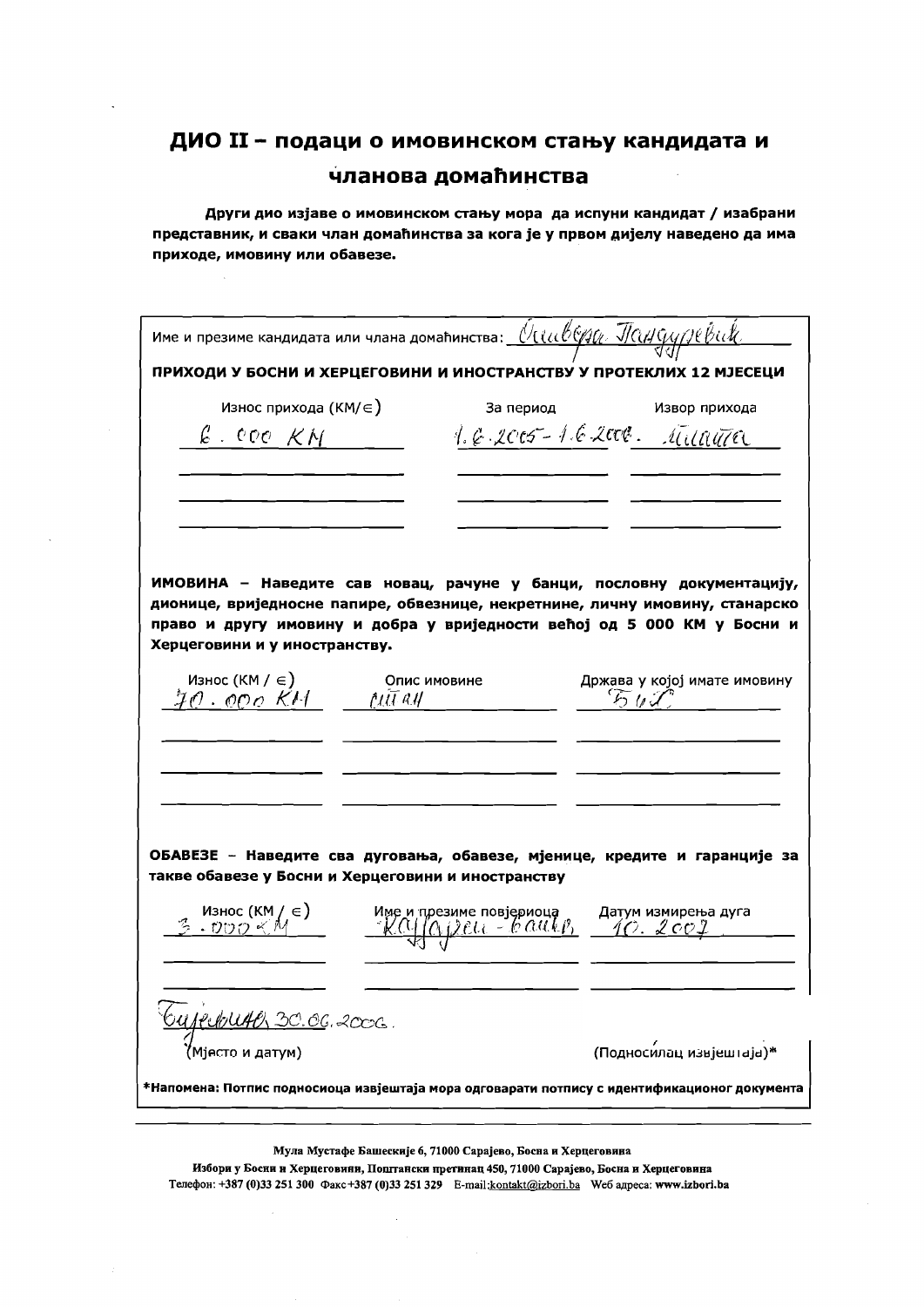

БОСНА И ХЕРЦЕГОВИНА

#### ЦЕНТРАЛНА ИЗБОРНА КОМИСИЈА

### Изјава о имовинском стању

| Име и презиме кандидата: STAKO                                                                                | STAKIC          | Страна 1 од 2 |
|---------------------------------------------------------------------------------------------------------------|-----------------|---------------|
| Кандидат/изабрани представник за: NARODAJU SKUASTIAJU                                                         |                 |               |
| Политичка партија / Коалиција / Листа независних кандидата <u>NEZ AVISNA JOMOKKATSKA</u> STXBNKg              |                 |               |
| - 461<br>Шифра:                                                                                               | $-304$<br>Потпи |               |
| (шифра партије, коалиције, листе нез. кандидата) / (Шифра изборне јединице) / (Редни број на листи кандидата) |                 |               |

### ДИО I - Подаци о породици и домаћинству

|                                               | Име и презиме             |                                                                            | ПРИХОДИ<br>ДА         | HE     | <b>ИМОВИНА</b><br>ДА | HE     | OBABE3E<br>ДА         | HE     | ПРИЛОЖЕН ДИО II<br>ДА | HE     |
|-----------------------------------------------|---------------------------|----------------------------------------------------------------------------|-----------------------|--------|----------------------|--------|-----------------------|--------|-----------------------|--------|
|                                               |                           |                                                                            |                       |        |                      |        |                       |        |                       |        |
| 1. Брачни партнер: <i>  DADA STAKIO</i>       |                           |                                                                            | Σ                     | $\Box$ | 区                    | $\Box$ | K                     | □      | □                     | □      |
| Дјеца:<br>2.                                  | <u>MIZORAD</u><br>NEMANIA |                                                                            | $\Box$                | 区      | $\Box$               | 囟      | □                     | 囟      | □                     | K      |
|                                               |                           |                                                                            | $\Box$                | 区      | $\Box$               | 区      | $\Box$                | 区      | □                     | 囟      |
|                                               |                           |                                                                            | □                     | □      | $\Box$               | $\Box$ | □                     | $\Box$ | Π                     | 口      |
|                                               |                           |                                                                            | □                     | □      | □                    | □      | □                     | $\Box$ | □                     | □      |
|                                               |                           |                                                                            | □                     | □      | $\Box$               | ⊡      | П                     | □      | ◻                     | ◻      |
|                                               |                           |                                                                            | ◻                     | □      | $\Box$               | $\Box$ | 口                     | □      | □                     | □      |
|                                               |                           |                                                                            | □                     | □      | □                    | $\Box$ | □                     | □      | □                     | □      |
| 3.                                            |                           | Чланови домаћинства према којима кандидат има законску обавезу издржавања: |                       |        |                      |        |                       |        |                       |        |
|                                               |                           |                                                                            | П                     | □      | □                    | □      | П                     | $\Box$ | $\Box$                | $\Box$ |
|                                               |                           |                                                                            | □                     | □      | $\Box$               | □      | ◻                     | □      | $\Box$                | $\Box$ |
|                                               |                           |                                                                            | □                     | □      | □                    | $\Box$ | □                     | $\Box$ | □                     | □      |
| Тачна адреса становања, укључујући и општину: |                           |                                                                            |                       |        |                      |        |                       |        |                       |        |
| Стан сте:                                     | купили □ наслиједили □    |                                                                            | изградили $\boxtimes$ |        |                      |        | имате станарско право |        | □ друго               | ⊡      |
|                                               |                           |                                                                            |                       |        |                      |        |                       |        | 1<br>страна           | 여 ዲ    |

Мула Мустафе Башескије 6, 71000 Сарајево, Босна и Херцеговина

Избори у Босни и Херцеговини, Поштански претинац 450, 71000 Сарајево, Босна и Херцеговина Телефон: +387 (0)33 251 300 Факс +387 (0)33 251 329 E-mail: kontakt@izbori.ba We6 адреса: www.izbori.ba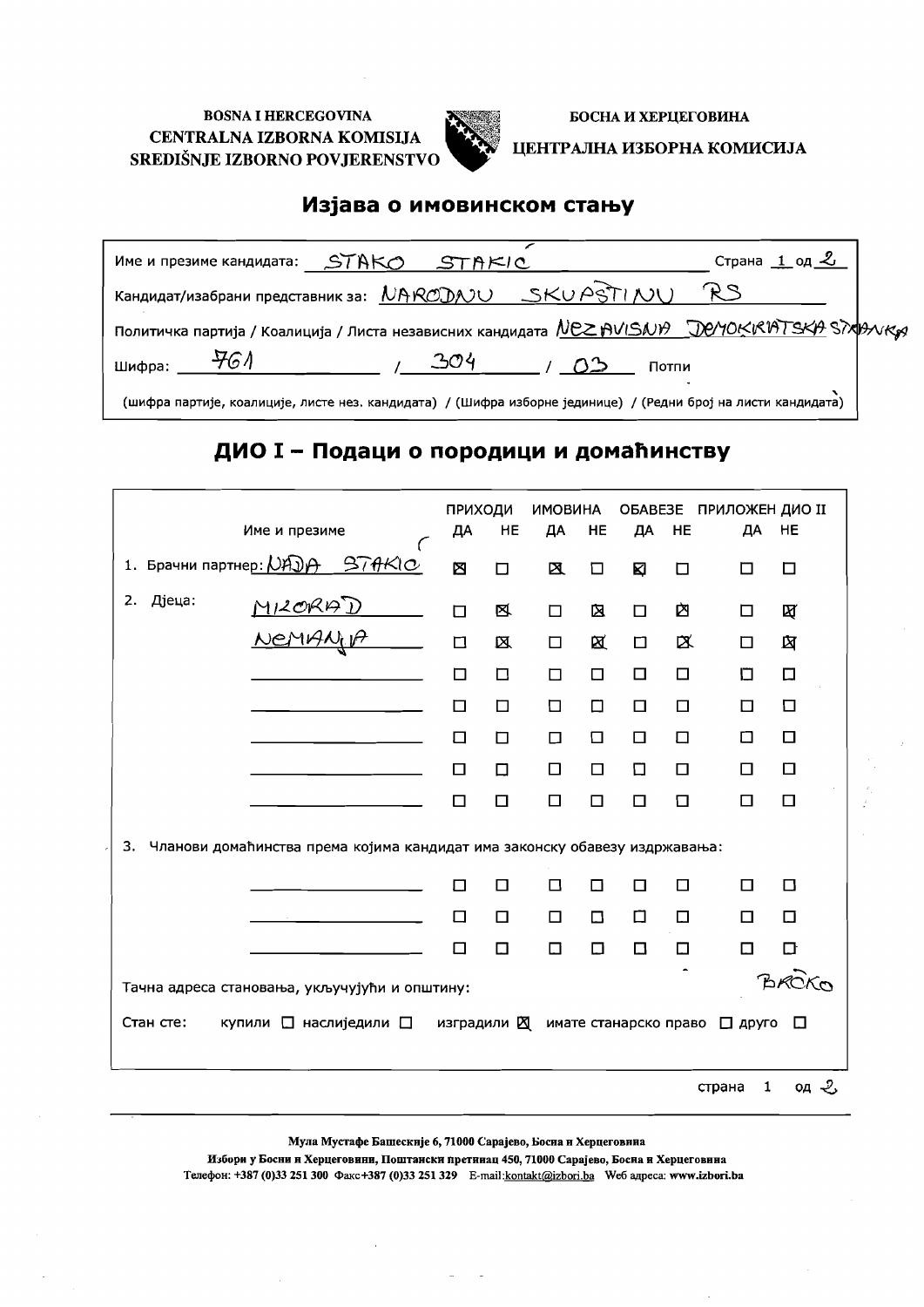Други дио изјаве о имовинском стању мора да испуни кандидат / изабрани представник, и сваки члан домаћинства за кога је у првом дијелу наведено да има приходе, имовину или обавезе.

| име и презиме кандидата или члана домаћинства: <u>971</u> -КО                                                                                                                                                                                                     |                          |                          | STAKIO                               |
|-------------------------------------------------------------------------------------------------------------------------------------------------------------------------------------------------------------------------------------------------------------------|--------------------------|--------------------------|--------------------------------------|
| ПРИХОДИ У БОСНИ И ХЕРЦЕГОВИНИ И ИНОСТРАНСТВУ У ПРОТЕКЛИХ 12 МЈЕСЕЦИ                                                                                                                                                                                               |                          |                          |                                      |
| Износ прихода (КМ/ $\in$ )                                                                                                                                                                                                                                        |                          | За период                | Извор прихода                        |
| 25.000,00 KM                                                                                                                                                                                                                                                      |                          | 1.6.2005-1.6.2006 PLATTA |                                      |
|                                                                                                                                                                                                                                                                   |                          |                          |                                      |
| ИМОВИНА - Наведите сав новац, рачуне у банци, пословну документацију,<br>дионице, вриједносне папире, обвезнице, некретнине, личну имовину, станарско<br>право и другу имовину и добра у вриједности већој од 5 000 КМ у Босни и<br>Херцеговини и у иностранству. |                          |                          |                                      |
| Износ (КМ / $\in$ )<br><u>170,000,00</u>                                                                                                                                                                                                                          | Опис имовине<br>KUCLA    |                          | Држава у којој имате имовину<br>hı H |
| 50,000,00                                                                                                                                                                                                                                                         | $K$ uc $A$               |                          |                                      |
| ОБАВЕЗЕ - Наведите сва дуговања, обавезе, мјенице, кредите и гаранције за                                                                                                                                                                                         |                          |                          |                                      |
| такве обавезе у Босни и Херцеговини и иностранству                                                                                                                                                                                                                |                          |                          |                                      |
| Износ (КМ / $\in$ )                                                                                                                                                                                                                                               | Име и презиме повјериоца |                          | Датум измирења дуга                  |
| <u>20, oex)</u> oo                                                                                                                                                                                                                                                |                          | <u>FAJZERI BANKA</u>     | 20 Or<br>. GOM NC                    |
| <u>BROKO, O.2. OF 2000.</u>                                                                                                                                                                                                                                       |                          |                          |                                      |
| (Мјесто и датум)                                                                                                                                                                                                                                                  |                          |                          |                                      |
| *Напомена: Потпис подносиоца извјештаја мора одговарати потпису с идентификационог документа                                                                                                                                                                      |                          |                          |                                      |
|                                                                                                                                                                                                                                                                   |                          |                          |                                      |

Мула Мустафе Башескије 6, 71000 Сарајево, Босна и Херцеговина

Избори у Босни и Херцеговини, Поштански претинац 450, 71000 Сарајево, Босна и Херцеговина Телефон: +387 (0)33 251 300 Факс+387 (0)33 251 329 E-mail:kontakt@izbori.ba Weб адреса: www.izbori.ba

 $\overline{a}$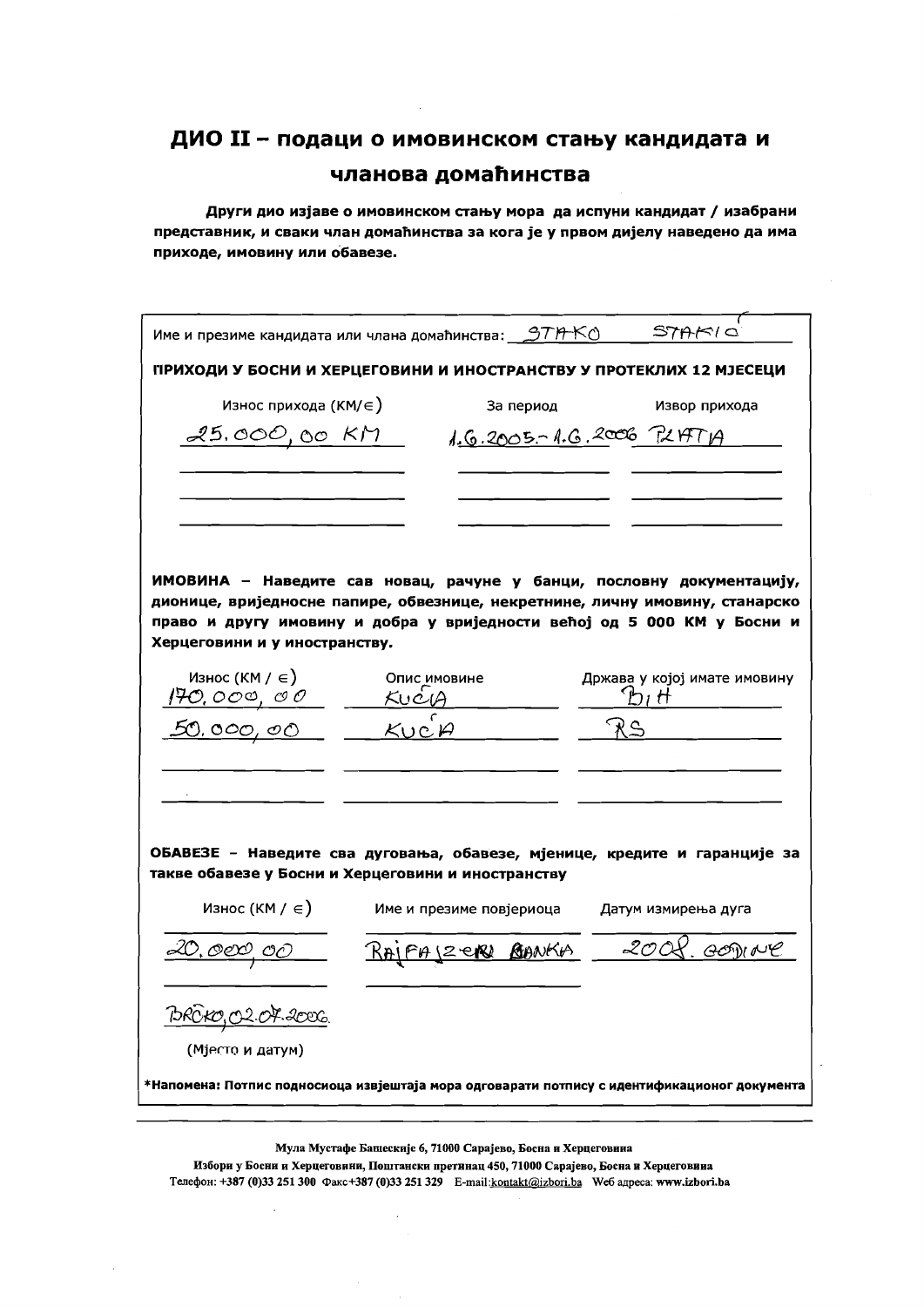

БОСНА И ХЕРЦЕГОВИНА

#### ЦЕНТРАЛНА ИЗБОРНА КОМИСИЈА

#### Изјава о имовинском стању

| Име и презиме кандидата: $\angle A20$ ANDRIC |                                                                                                                      | Страна 1 од $\mathcal{Z}$ |
|----------------------------------------------|----------------------------------------------------------------------------------------------------------------------|---------------------------|
|                                              | Кандидат/изабрани представник за: $N$ <i>A</i> $R$ $\circ$ $\circ$ $N$ A $\circ$ $S$ $\circ$ $\circ$ $\circ$ $R$ $S$ |                           |
|                                              | Политичка партија / Коалиција / Листа независних кандидата <i>INE 2AV SNA DEUSKA TSKA STRANW</i>                     |                           |
| шифра: _ $\frac{11}{100}$ /                  | 304<br>O <sub>4</sub><br>Потпис:                                                                                     |                           |
|                                              | (шифра партије, коалиције, листе нез. кандидата) / (Шифра изборне јединице) / (Редни број на листи кандидата)        |                           |

## ДИО I - Подаци о породици и домаћинству

|           |                                                                                                                                 | <b>ПРИХОДИ</b>      |              | <b>ИМОВИНА</b> |        | OBABE3E               |        | <b>ПРИЛОЖЕН ДИО II</b> |                  |
|-----------|---------------------------------------------------------------------------------------------------------------------------------|---------------------|--------------|----------------|--------|-----------------------|--------|------------------------|------------------|
|           | Име и презиме                                                                                                                   | ДА                  | HE           | ДА             | HE     | ДА                    | HE     | ДА                     | HE               |
|           | 1. Брачни партнер: $4\frac{i}{3}A$ $44\frac{36}{2}C$<br>2. Дјеца: <u><i>UIRJANA PAQRIC</i></u><br>2. Дјеца: <u>ДИРЈАНА РАФД</u> | $\Box$              | 図            | $\Box$         | Σ      | $\Box$                | 区      | П                      | ধ্রি             |
|           |                                                                                                                                 | $\Box$              | $\mathbf{Z}$ | $\Box$         | ⊠      | 口                     | ⊠      | □                      | ⊠                |
|           |                                                                                                                                 | $\Box$              | 図            | □              | ⊠      | 口                     | 図      | □                      | 囟                |
|           |                                                                                                                                 | $\Box$              | $\Box$       | $\Box$         | □      | □                     | □      | □                      | □                |
|           |                                                                                                                                 | П                   | □            | $\Box$         | □      | $\Box$                | □      | п                      | ◻                |
|           |                                                                                                                                 | □                   | О            | $\Box$         | $\Box$ | $\Box$                | □      | □                      | $\Box$           |
|           |                                                                                                                                 | П                   | □            | □              | $\Box$ | 口                     | $\Box$ | □                      | $\Box$           |
|           |                                                                                                                                 | □                   | □            | □              | □      | □                     | □      | П                      | $\Box$           |
| 3.        | Чланови домаћинства према којима кандидат има законску обавезу издржавања:                                                      |                     |              |                |        |                       |        |                        |                  |
|           |                                                                                                                                 | □                   | П            | П              | □      | П                     | П      | П                      | □                |
|           |                                                                                                                                 | □                   | □            | □              | □      | □                     | □      | □                      | $\Box$           |
|           |                                                                                                                                 | П                   | □            | $\Box$         | ◻      | Ω                     | $\Box$ | П                      | □                |
|           | Тачна адреса становања, укључујући и општину                                                                                    |                     |              |                |        |                       |        |                        |                  |
| Стан сте: | купили ⊠ наслиједили □                                                                                                          | изградили $\square$ |              |                |        | имате станарско право |        | $\Box$ друго           | □                |
|           |                                                                                                                                 |                     |              |                |        |                       |        | $\mathbf{1}$<br>страна | од $\mathcal{Z}$ |

Мула Мустафе Башескије 6, 71000 Сарајево, Босна и Херцеговина

Избори у Босни и Херцеговини, Поштански претинац 450, 71000 Сарајево, Босна и Херцеговина Tenedon: +387 (0)33 251 300 Факс+387 (0)33 251 329 E-mail:kontakt@izbori.ba We6 anpeca: www.izbori.ba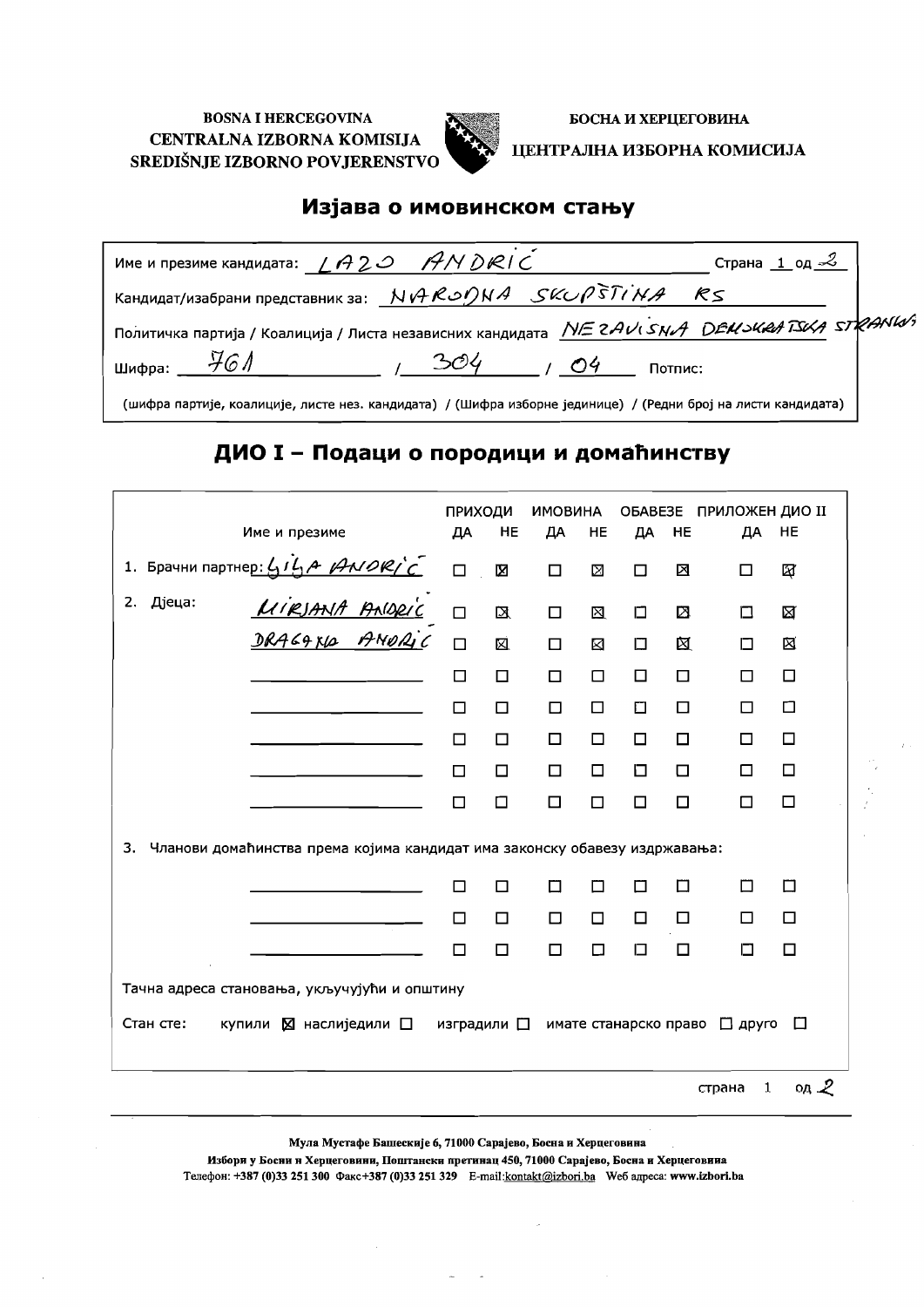Други дио изјаве о имовинском стању мора да испуни кандидат / изабрани представник, и сваки члан домаћинства за кога је у првом дијелу наведено да има приходе, имовину или обавезе.

|                                                                              |      |                                                                                                |                  | ПРИХОДИ У БОСНИ И ХЕРЦЕГОВИНИ И ИНОСТРАНСТВУ У ПРОТЕКЛИХ 12 МЈЕСЕЦИ |
|------------------------------------------------------------------------------|------|------------------------------------------------------------------------------------------------|------------------|---------------------------------------------------------------------|
| Износ прихода (КМ/ $\in$ )                                                   |      | За период                                                                                      |                  | Извор прихода                                                       |
|                                                                              |      |                                                                                                |                  | 01.06.2005 - 01.06.2006                                             |
| 12.000.00 KM.                                                                |      |                                                                                                |                  | PLATA                                                               |
|                                                                              |      |                                                                                                |                  |                                                                     |
|                                                                              |      |                                                                                                |                  |                                                                     |
|                                                                              |      |                                                                                                |                  |                                                                     |
| ИМОВИНА - Наведите сав новац, рачуне у банци, пословну документацију,        |      |                                                                                                |                  |                                                                     |
| дионице, вриједносне папире, обвезнице, некретнине, личну имовину, станарско |      |                                                                                                |                  |                                                                     |
| право и другу имовину и добра у вриједности већој од 5 000 КМ у Босни и      |      |                                                                                                |                  |                                                                     |
| Херцеговини и у иностранству.                                                |      |                                                                                                |                  |                                                                     |
| Износ (КМ / $\in$ )                                                          |      | Опис имовине                                                                                   |                  | Држава у којој имате имовину                                        |
| $70.0000 - 577M$                                                             |      |                                                                                                | $\mathcal{B}$ IH |                                                                     |
| 20.000.00 AUTO                                                               |      |                                                                                                |                  |                                                                     |
| 10.000.00                                                                    | AVTO |                                                                                                |                  |                                                                     |
|                                                                              |      |                                                                                                |                  |                                                                     |
|                                                                              |      |                                                                                                |                  |                                                                     |
|                                                                              |      |                                                                                                |                  |                                                                     |
|                                                                              |      |                                                                                                |                  |                                                                     |
| ОБАВЕЗЕ - Наведите сва дуговања, обавезе, мјенице, кредите и гаранције за    |      |                                                                                                |                  |                                                                     |
| такве обавезе у Босни и Херцеговини и иностранству                           |      |                                                                                                |                  |                                                                     |
|                                                                              |      | _Износ (КМ / ∈ ) име и презиме повјериоца и Датум измирења дуга<br>YOLKSBANK SARAPRO 2302 2016 |                  |                                                                     |
|                                                                              |      |                                                                                                |                  |                                                                     |
|                                                                              |      |                                                                                                |                  |                                                                     |
|                                                                              |      |                                                                                                |                  |                                                                     |
| 02.07.2006 BRCNO<br>(Мјесто и датум)                                         |      |                                                                                                |                  | птодносилац извјештаја ј $\tau$                                     |

Мула Мустафе Башсскијс 6, 71000 Сарајево, Босна и Херцеговина

Избори у Босни и Херцеговини, Поштански претинац 450, 71000 Сарајево, Босиа и Херцеговина Телефон: +387 (0)33 251 300 Факс +387 (0)33 251 329 E-mail:kontakt@izbori.ba We6 адреса: www.izbori.ba

 $\overline{a}$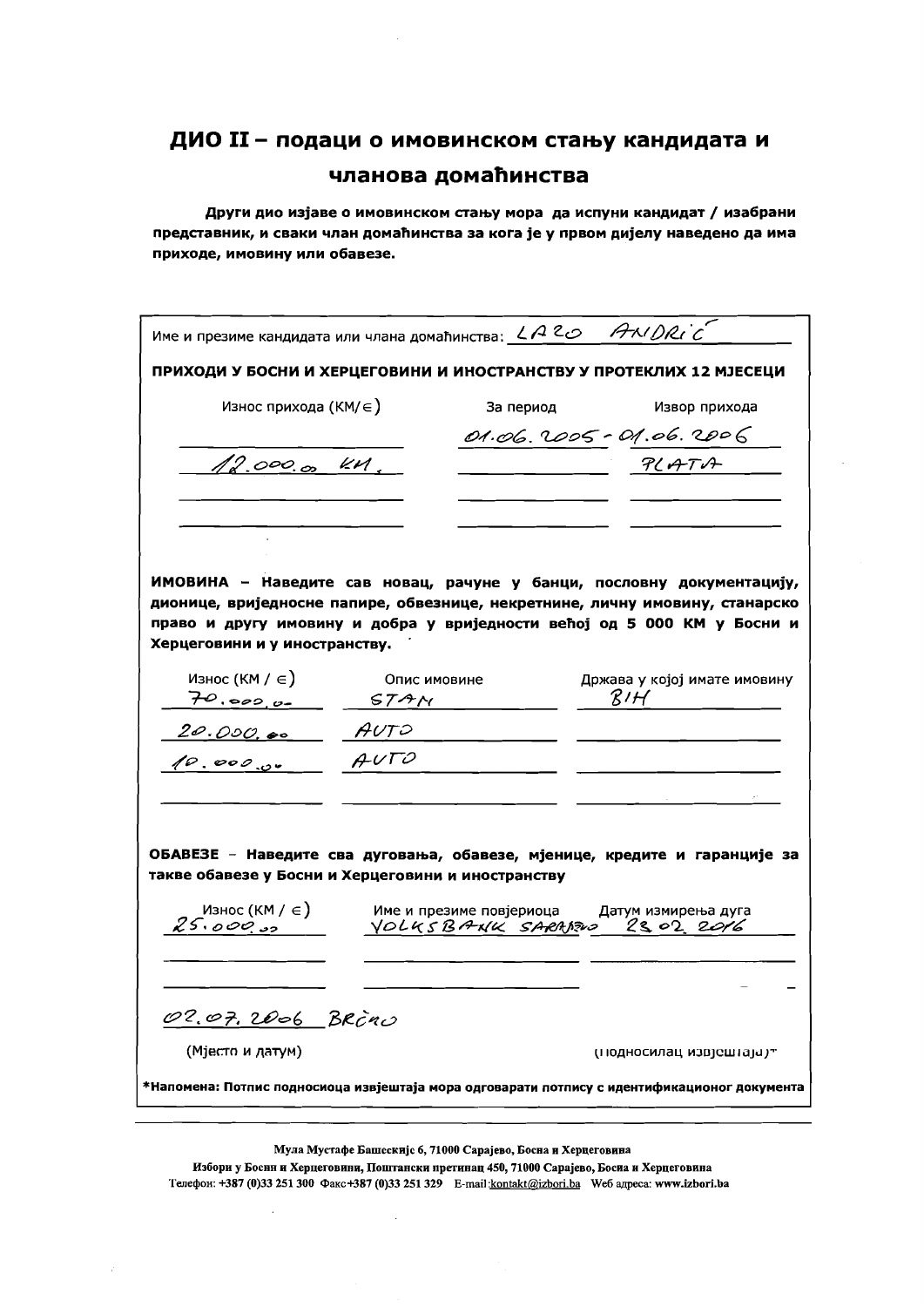

БОСНА И ХЕРЦЕГОВИНА

ЦЕНТРАЛНА ИЗБОРНА КОМИСИЈА

### Изјава о имовинском стању

| Име и презиме кандидата: MIRELA CERAN                                                                                           | Страна $1$ од $\leq$ |
|---------------------------------------------------------------------------------------------------------------------------------|----------------------|
| Кандидат/изабрани представник за: $\frac{\mu \hbar \rho \phi \Delta_r \mu}{\nu}$ СКУ $\eta \omega \tau \nu \mu \rho$ $\gamma C$ |                      |
| Политичка партија / Коалиција / Листа независних кандидата НСЗАВИСНА АДЕНОКРАТСКА СТГАНСИ                                       |                      |
| Шифра: $\mathcal{H}$<br>304<br>CD 3<br>Потпис:                                                                                  |                      |
| (шифра партије, коалиције, листе нез. кандидата) / (Шифра изборне јединице) / (Редни број на листи канди́дата)                  |                      |

## ДИО I - Подаци о породици и домаћинству

|                                               |                                                                            | ПРИХОДИ             |        | <b>ИМОВИНА</b> |        | OBABE3E |        | ПРИЛОЖЕН ДИО II                                     |        |
|-----------------------------------------------|----------------------------------------------------------------------------|---------------------|--------|----------------|--------|---------|--------|-----------------------------------------------------|--------|
|                                               | Име и презиме                                                              | ДА                  | HE     | ДА             | HE     | ДА      | HE     | ДА                                                  | HE     |
|                                               | 1. Брачни партне <u>р: DAVOC CELAN</u><br>2. Дјеца: ALCCSA CERAN           | 风                   | $\Box$ | □              | 囟      | П       | □      | 図                                                   | □      |
|                                               |                                                                            | $\Box$              | 図      | $\Box$         | 区      | □       | ⊠      | □                                                   | ⊠      |
|                                               |                                                                            | □                   | □      | $\Box$         | $\Box$ | $\Box$  | $\Box$ | $\Box$                                              | □      |
|                                               |                                                                            | П                   | □      | □              | ◻      | □       | П      | $\Box$                                              | $\Box$ |
|                                               |                                                                            | 口                   | □      | $\Box$         | □      | □       | □      | $\Box$                                              | □      |
|                                               |                                                                            | □                   | □      | $\Box$         | ◻      | □       | □      | □                                                   | □      |
|                                               |                                                                            | $\Box$              | $\Box$ | $\Box$         | $\Box$ | $\Box$  | □      | $\Box$                                              | $\Box$ |
|                                               |                                                                            | ⊡                   | $\Box$ | $\Box$         | $\Box$ | $\Box$  | □      | ◻                                                   | О      |
| 3.                                            | Чланови домаћинства према којима кандидат има законску обавезу издржавања: |                     |        |                |        |         |        |                                                     |        |
|                                               |                                                                            | П                   | □      | П              | П      | П       | П      | □                                                   | □      |
|                                               |                                                                            | $\Box$              | $\Box$ | $\Box$         | □      | □       | $\Box$ | $\Box$                                              | $\Box$ |
|                                               |                                                                            | $\Box$              | $\Box$ | $\Box$         | П      | Π       | $\Box$ | $\Box$                                              | □      |
| Тачна адреса становања, укључујући и општину: |                                                                            |                     |        |                |        |         |        |                                                     |        |
| Стан сте:                                     | купили □ наслиједили □                                                     | изградили $\square$ |        |                |        |         |        | имате станарско право [ друго [8]<br>Fretio distrik |        |
|                                               |                                                                            |                     |        |                |        |         |        | 1<br>страна                                         | ОД     |

Мула Мустафе Башескије 6, 71000 Сарајево, Босна и Херцеговина

Избори у Босни и Херцеговини, Поштански претинац 450, 71000 Сарајево, Босна и Херцеговииа Телефон: +387 (0)33 251 300 Факс+387 (0)33 251 329 E-mail:kontakt@izbori.ba We6 адреса: www.izbori.ba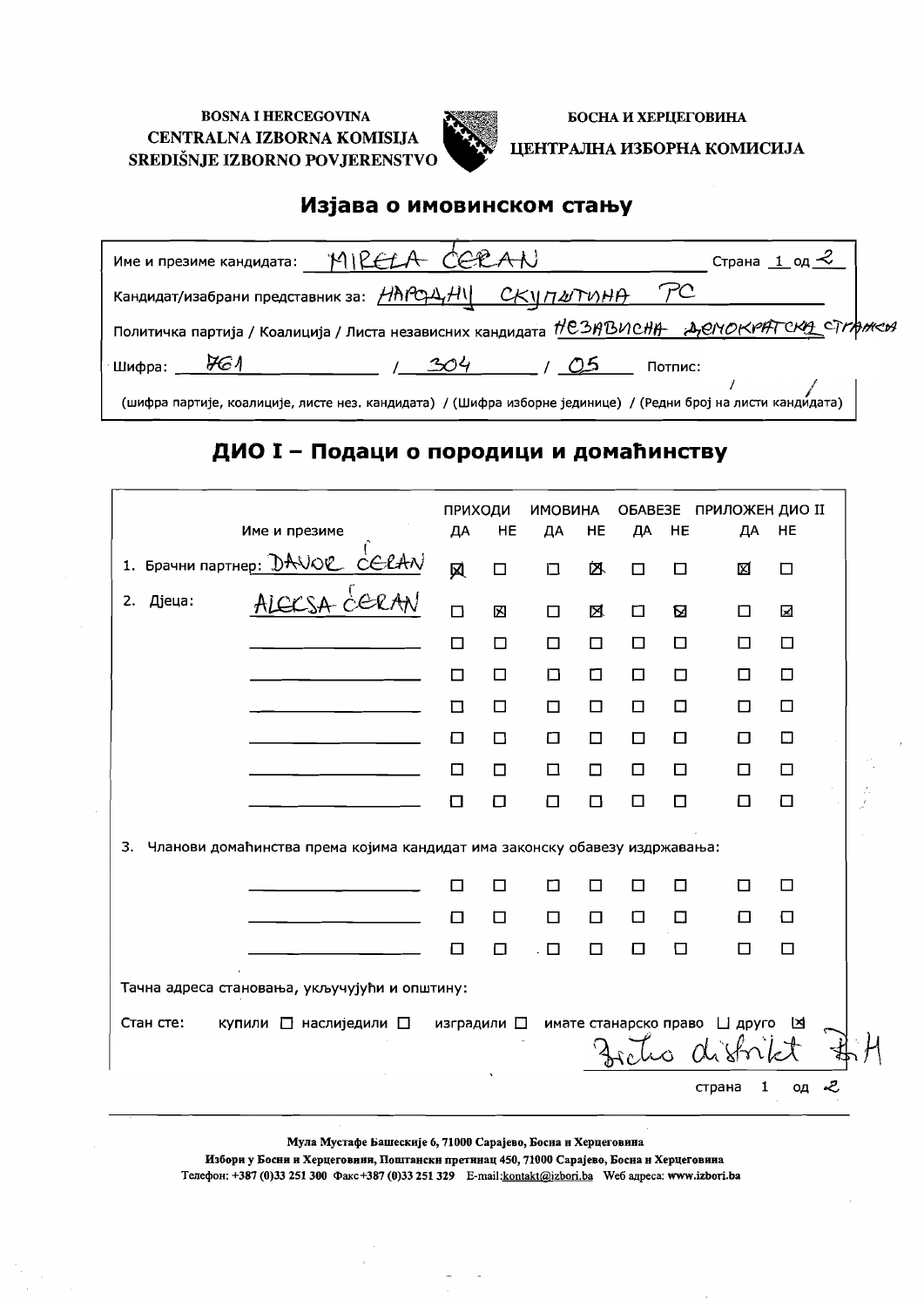Други дие изјаве о имовинском стању мора да испуни кандидат / изабрани представник, и сваки члан домаћинства за кога је у првом дијелу наведено да има приходе, имовину или обавезе.

| Име и презиме кандидата или члана домаћинства: $\mathcal{QAVQC}$ CCCAN |                                                    |                                                                                                                                                       |
|------------------------------------------------------------------------|----------------------------------------------------|-------------------------------------------------------------------------------------------------------------------------------------------------------|
|                                                                        |                                                    | ПРИХОДИ У БОСНИ И ХЕРЦЕГОВИНИ И ИНОСТРАНСТВУ У ПРОТЕКЛИХ 12 МЈЕСЕЦИ                                                                                   |
| Износ прихода (КМ/ $\in$ )                                             | За период                                          | Извор прихода                                                                                                                                         |
| 6 <i>000 Y.</i> W                                                      |                                                    | $01.06.2001 - 01.06.2006.$                                                                                                                            |
|                                                                        |                                                    | RIATA                                                                                                                                                 |
|                                                                        |                                                    |                                                                                                                                                       |
|                                                                        |                                                    |                                                                                                                                                       |
|                                                                        |                                                    | ИМОВИНА - Наведите сав новац, рачуне у банци, пословну документацију,<br>дионице, вриједносне папире, обвезнице, некретнине, личну имовину, станарско |
| Херцеговини и у иностранству.                                          |                                                    | право и другу имовину и добра у вриједности већој од 5 000 КМ у Босни и                                                                               |
| Износ (КМ / $\in$ )                                                    | Опис имовине                                       | Држава у којој имате имовину                                                                                                                          |
|                                                                        |                                                    |                                                                                                                                                       |
|                                                                        |                                                    |                                                                                                                                                       |
|                                                                        |                                                    |                                                                                                                                                       |
|                                                                        |                                                    |                                                                                                                                                       |
|                                                                        | такве обавезе у Босни и Херцеговини и иностранству | ОБАВЕЗЕ - Наведите сва дуговања, обавезе, мјенице, кредите и гаранције за                                                                             |
| Износ (КМ / $\in$ )                                                    | Име и презиме повјериоца                           | Датум измирења дуга                                                                                                                                   |
|                                                                        |                                                    |                                                                                                                                                       |
|                                                                        |                                                    |                                                                                                                                                       |
| <u>BRCKO, 20.06.2006.</u>                                              |                                                    |                                                                                                                                                       |
| (Мјесто и датум)                                                       |                                                    | (Подносилац извјештаја)*                                                                                                                              |
|                                                                        |                                                    | *Напомена: Потпис подносиоца извјештаја мора одговарати потпису с идентификационог документа                                                          |
|                                                                        |                                                    |                                                                                                                                                       |

Избори у Босни и Херцеговини, Поштански претинац 450, 71000 Сарајево, Босна и Херцеговина Телефон: +387 (0)33 251 300 Факс+387 (0)33 251 329 E-mail:kontakt@izbori.ba Weб адреса: www.izbori.ba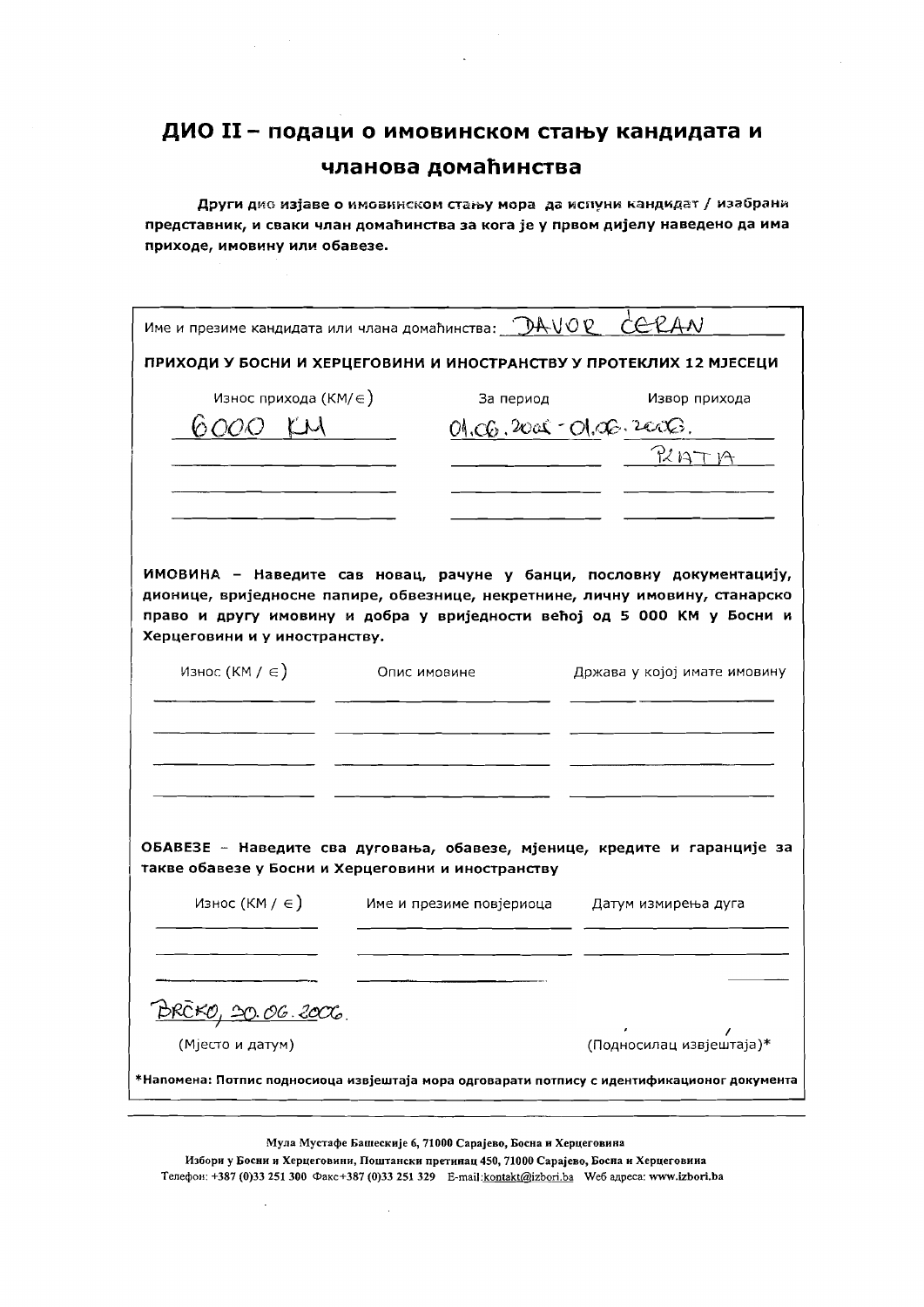

БОСНА И ХЕРЦЕГОВИНА

ЦЕНТРАЛНА ИЗБОРНА КОМИСИЈА

### Изјава о имовинском стању

| име и презиме кандидата: $\frac{N}{N}$ $\frac{N}{N}$ $\frac{N}{N}$ $\frac{N}{N}$ $\frac{N}{N}$ $\frac{N}{N}$ | Страна 1 од <u>~</u> |
|--------------------------------------------------------------------------------------------------------------|----------------------|
| Кандидат/изабрани представник за: $HAPO\mathcal{A}H\mathcal{P}$ СКИЛ20 $THH\mathcal{P}$                      |                      |
| Политичка партија / Коалиција / Листа независних кандидата <i>IOSADUCHA ACAQKPATCKA CAPAI+K</i>              |                      |
| Шифра:<br>Потп                                                                                               |                      |
|                                                                                                              |                      |

(шифра партије, коалиције, листе нез. кандидата) / (Шифра изборне јединице) / (Редни број на листи кандидата)

## ДИО I - Подаци о породици и домаћинству

|                                                                                  | ПРИХОДИ |    | <b>ИМОВИНА</b> |        |                       |        | ОБАВЕЗЕ ПРИЛОЖЕН ДИО II |                 |
|----------------------------------------------------------------------------------|---------|----|----------------|--------|-----------------------|--------|-------------------------|-----------------|
| Име и презиме                                                                    | ДА      | HE | ДА             | HE     | ДА                    | HE     | ДА                      | HE              |
| 1. Брачни партнер                                                                | $\Box$  | ☑  | $\Box$         | Ø      | $\Box$                | Ł      | П                       | Ø               |
| Дјеца:<br>2.                                                                     | $\Box$  | ☑  | $\Box$         | 日      | □                     | 日      | □                       | ☑               |
|                                                                                  | $\Box$  | ☑  | □              | ☑      | $\Box$                | O      | $\Box$                  | ☑               |
|                                                                                  | $\Box$  | ₫  | $\Box$         | ☑      | $\Box$                | ☑      | □                       | Ø               |
|                                                                                  | □       | □  | $\Box$         | $\Box$ | $\Box$                | □      | □                       | □               |
|                                                                                  | $\Box$  | □  | $\Box$         | $\Box$ | $\Box$                | $\Box$ | □                       | □               |
|                                                                                  | □       | □  | □              | $\Box$ | $\Box$                | $\Box$ | ◻                       | $\Box$          |
|                                                                                  | □       | □  | □              | □      | $\Box$                | $\Box$ | □                       | $\Box$          |
| Чланови домаћинства према којима кандидат има законску обавезу издржавања:<br>3. |         |    |                |        |                       |        |                         |                 |
|                                                                                  | □       | □  | □              | □      | П                     | □      | □                       | □               |
|                                                                                  | □       | □  | □              | $\Box$ | $\Box$                | □      | □                       | □               |
|                                                                                  | $\Box$  | □  | □              | $\Box$ | $\Box$                | $\Box$ | □                       | □               |
| Тачна адреса становања, укључујући и општину                                     |         |    |                |        |                       |        |                         | <b>BUJOBUHA</b> |
| купили $\boxtimes$ наслиједили $\square$ изградили $\square$<br>Стан сте:        |         |    |                |        | имате станарско право |        | □ друго                 | $\Box$          |
|                                                                                  |         |    |                |        |                       |        | 1<br>страна             | од $2$          |

Мула Мустафе Башескије 6, 71000 Сарајево, Босна и Херцеговина

Избори у Босин и Херцеговини, Поштански претинац 450, 71000 Сарајево, Босна и Херцеговина Телефон: +387 (0)33 251 300 Факс+387 (0)33 251 329 E-mail:kontakt@izbori.ba We6 адреса: www.izbori.ba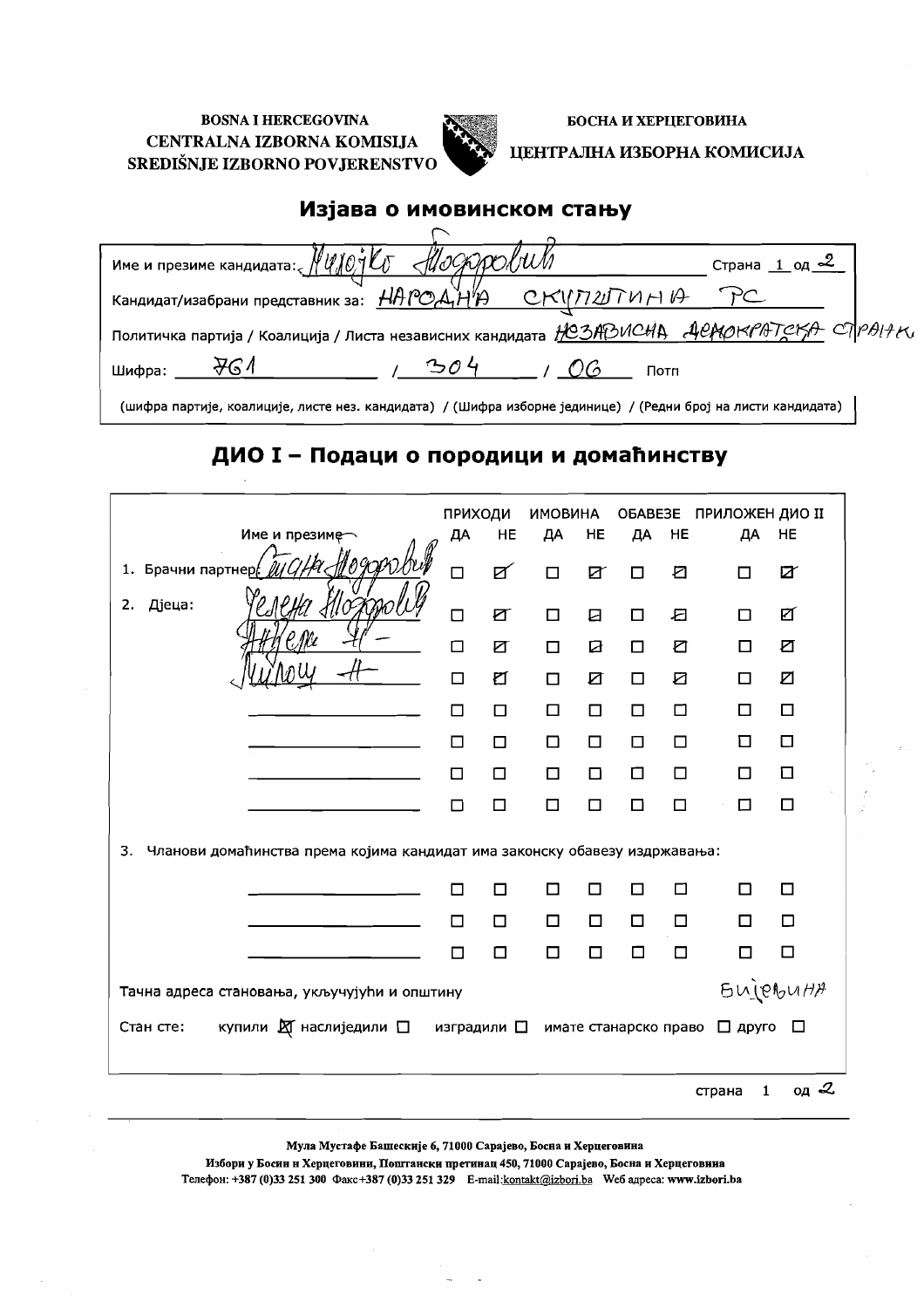Други дио изјаве о имовинском стању мора да испуни кандидат / изабрани представник, и сваки члан домаћинства за кога је у првом дијелу наведено да има приходе, имовину или обавезе.

| Име и презиме кандидата или члана домаћинства                                                                                   |                         | $^{\prime\prime}$ UNO 140 $<$ |                              |
|---------------------------------------------------------------------------------------------------------------------------------|-------------------------|-------------------------------|------------------------------|
| ПРИХОДИ У БОСНИ И ХЕРЦЕГОВИНИ И ИНОСТРАНСТВУ У ПРОТЕКЛИХ 12 МЈЕСЕЦИ                                                             |                         |                               |                              |
| Износ прихода (КМ/ $\in$ )                                                                                                      |                         | За период                     | Извор прихода                |
| 100,00 KM                                                                                                                       |                         | 6.2005-1.62006 Ildaeta        |                              |
|                                                                                                                                 |                         |                               |                              |
|                                                                                                                                 |                         |                               |                              |
|                                                                                                                                 |                         |                               |                              |
|                                                                                                                                 |                         |                               |                              |
|                                                                                                                                 |                         |                               |                              |
| ИМОВИНА - Наведите сав новац, рачуне у банци, пословну документацију,                                                           |                         |                               |                              |
| дионице, вриједносне папире, обвезнице, некретнине, личну имовину, станарско                                                    |                         |                               |                              |
| право и другу имовину и добра у вриједности већој од 5 000 КМ у Босни и                                                         |                         |                               |                              |
| Херцеговини и у иностранству.                                                                                                   |                         |                               |                              |
| Износ (КМ / ∈ )                                                                                                                 | пис имовине             |                               | Држава у којој имате имовину |
| ()७0                                                                                                                            |                         |                               |                              |
| N O 17                                                                                                                          |                         |                               |                              |
|                                                                                                                                 |                         |                               |                              |
|                                                                                                                                 |                         |                               |                              |
|                                                                                                                                 |                         |                               |                              |
|                                                                                                                                 |                         |                               |                              |
| ОБАВЕЗЕ - Наведите сва дуговања, обавезе, мјенице, кредите и гаранције за<br>такве обавезе у Босни и Херцеговини и иностранству |                         |                               |                              |
|                                                                                                                                 |                         |                               |                              |
| Износ (КМ,/,∈)                                                                                                                  | че и поезиме повјериоца |                               | Датум измирења дуга          |
|                                                                                                                                 |                         |                               |                              |
|                                                                                                                                 |                         |                               |                              |
| Pi(2411, 30, 00, 00, 000)                                                                                                       |                         |                               |                              |
| (Мјесто и датум)                                                                                                                |                         |                               | (подносилац извјештаја)≁     |
| *Напомена: Потпис подносиоца извјештаја мора одговарати потпису с идентификационог документа                                    |                         |                               |                              |
|                                                                                                                                 |                         |                               |                              |
|                                                                                                                                 |                         |                               |                              |

Мула Мустафе Башескије 6, 71000 Сарајево, Босна и Херцеговина

Избори у Босни и Херцеговини, Поштански претннац 450, 71000 Сарајево, Босна и Херцеговина Телефон: +387 (0)33 251 300 Факс+387 (0)33 251 329 E-mail:kontakt@izbori.ba Weб адреса: www.izbori.ba

 $\mathbb{R}^2$ 

 $\bar{\beta}$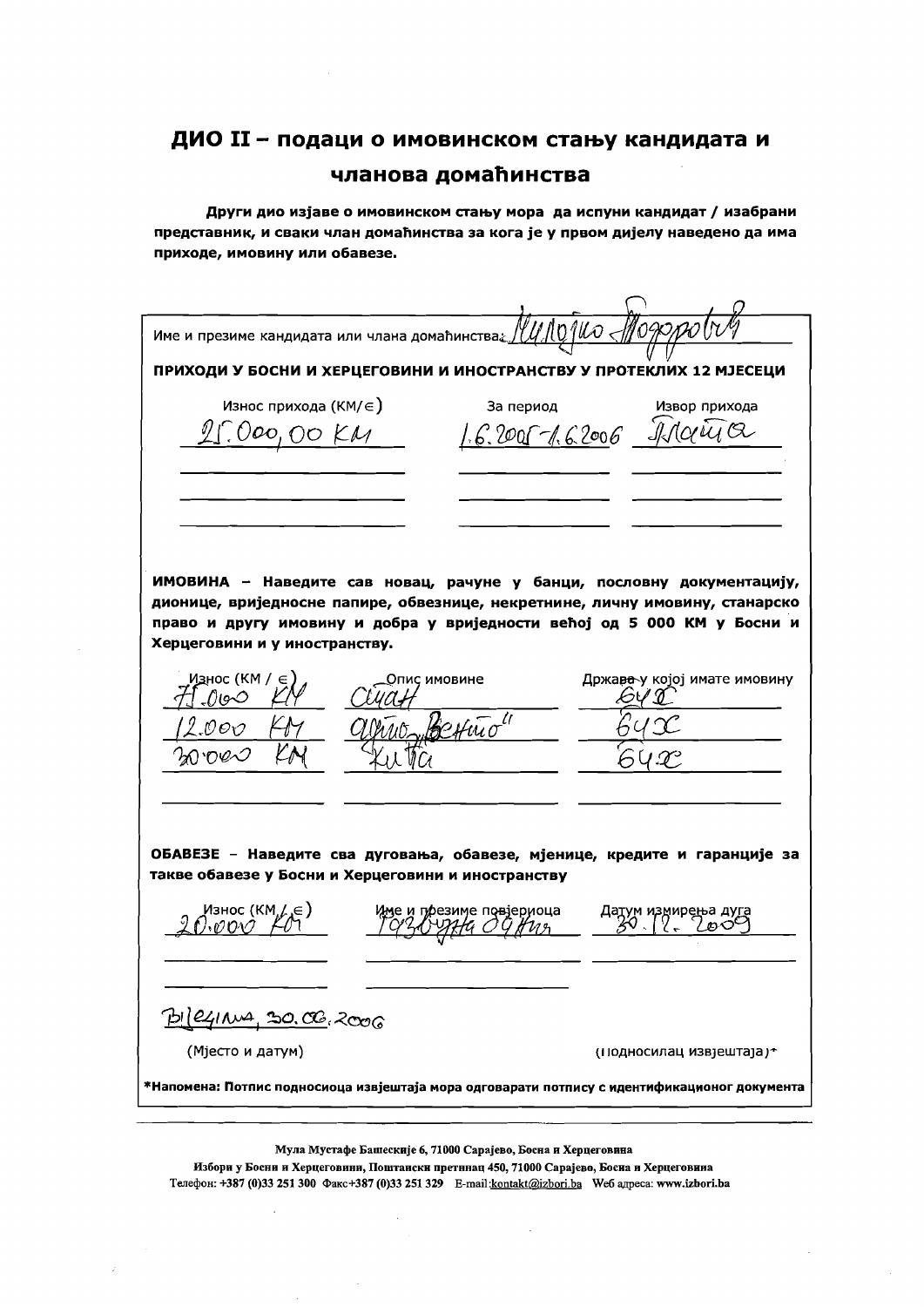

БОСНА И ХЕРЦЕГОВИНА

#### ЦЕНТРАЛНА ИЗБОРНА КОМИСИЈА

## Изјава о имовинском стању

| Име и презиме кандидата: $\frac{34}$ / $\frac{24}$ / $\frac{6}{2}$ / $\frac{7}{2}$ / $\frac{7}{2}$            |                        | Страна $1$ од $-2$ |
|---------------------------------------------------------------------------------------------------------------|------------------------|--------------------|
| Кандидат/изабрани представник за: Н+РФА) НОГ ПОСЛАНИИХА РС                                                    |                        |                    |
| Политичка партија / Коалиција / Листа независних кандидата <i>НЕЗАВИСНА А ЕРГОСРАТСИ СТРАНКА</i>              |                        |                    |
| шифра: $461$                                                                                                  | $1.304$ $04$<br>Потпис |                    |
| (шифра партије, коалиције, листе нез. кандидата) / (Шифра изборне јединице) / (Редни број на листи кандидата) |                        |                    |

### ДИО I - Подаци о породици и домаћинству

| Име и презиме                                                                    | ПРИХОДИ<br>ДА       | HE     | <b>ИМОВИНА</b><br>ДА | <b>HE</b> | OBABE3E<br>ДА | HE     | <b>ПРИЛОЖЕН ДИО II</b><br>ДA  | HE               |
|----------------------------------------------------------------------------------|---------------------|--------|----------------------|-----------|---------------|--------|-------------------------------|------------------|
| 1. Брачни партнер: 5 PAAHLA 54PUT                                                | $\Box$              | 囚      | $\Box$               | 囚         | 口             | 囟      | □                             | ⊠                |
| Дјеца:<br>2.<br><u>иристина Бурић<br/>Данизел Бурић —</u>                        | $\Box$              | 区      | $\Box$               | 内         | П             | 囟      | П                             | ⊠                |
|                                                                                  | $\Box$              | 囚      | $\Box$               | 囜         | □             | ⊠      | п                             | 区                |
|                                                                                  | $\Box$              | ◻      | □                    | $\Box$    | 口             | $\Box$ | п                             | 囟                |
|                                                                                  | П                   | □      | $\Box$               | □         | □             | □      | П                             | □                |
|                                                                                  | ◻                   | □      | □                    | $\Box$    | □             | □      | П                             | □                |
|                                                                                  | П                   | □      | $\Box$               | ⊡         | ◻             | □      | П                             | □                |
|                                                                                  | П                   | $\Box$ | П                    | П         | 口             | □      | П                             | $\Box$           |
| Чланови домаћинства према којима кандидат има законску обавезу издржавања:<br>3. |                     |        |                      |           |               |        |                               |                  |
|                                                                                  | П                   | П      | □                    | П         | □             | □      | П                             | $\Box$           |
|                                                                                  | ◻                   | $\Box$ | □                    | $\Box$    | $\Box$        | $\Box$ | п                             | $\Box$           |
|                                                                                  | □                   | $\Box$ | $\Box$               | $\Box$    | $\Box$        | ⊡      | ◻                             | $\Box$           |
| Тачна адреса становања, укључујући и општину                                     |                     |        |                      |           |               |        | <b>5 PYRO ANCTPURT</b>        |                  |
| Стан сте:<br>купили □ наслиједили □                                              | изградили $\square$ |        |                      |           |               |        | имате станарско право [ друго | 囜                |
|                                                                                  |                     |        |                      |           |               |        | $\mathbf{1}$<br>страна        | од $\mathcal{L}$ |

Мула Мустафе Башескије 6, 71000 Сарајево, Босна и Херцеговина

Избори у Босни и Херцеговини, Поштански претинац 450, 71000 Сарајево, Босна и Херцеговина Телефон: +387 (0)33 251 300 Факс+387 (0)33 251 329 E-mail:kontakt@izbori.ba Weб адреса: www.izbori.ba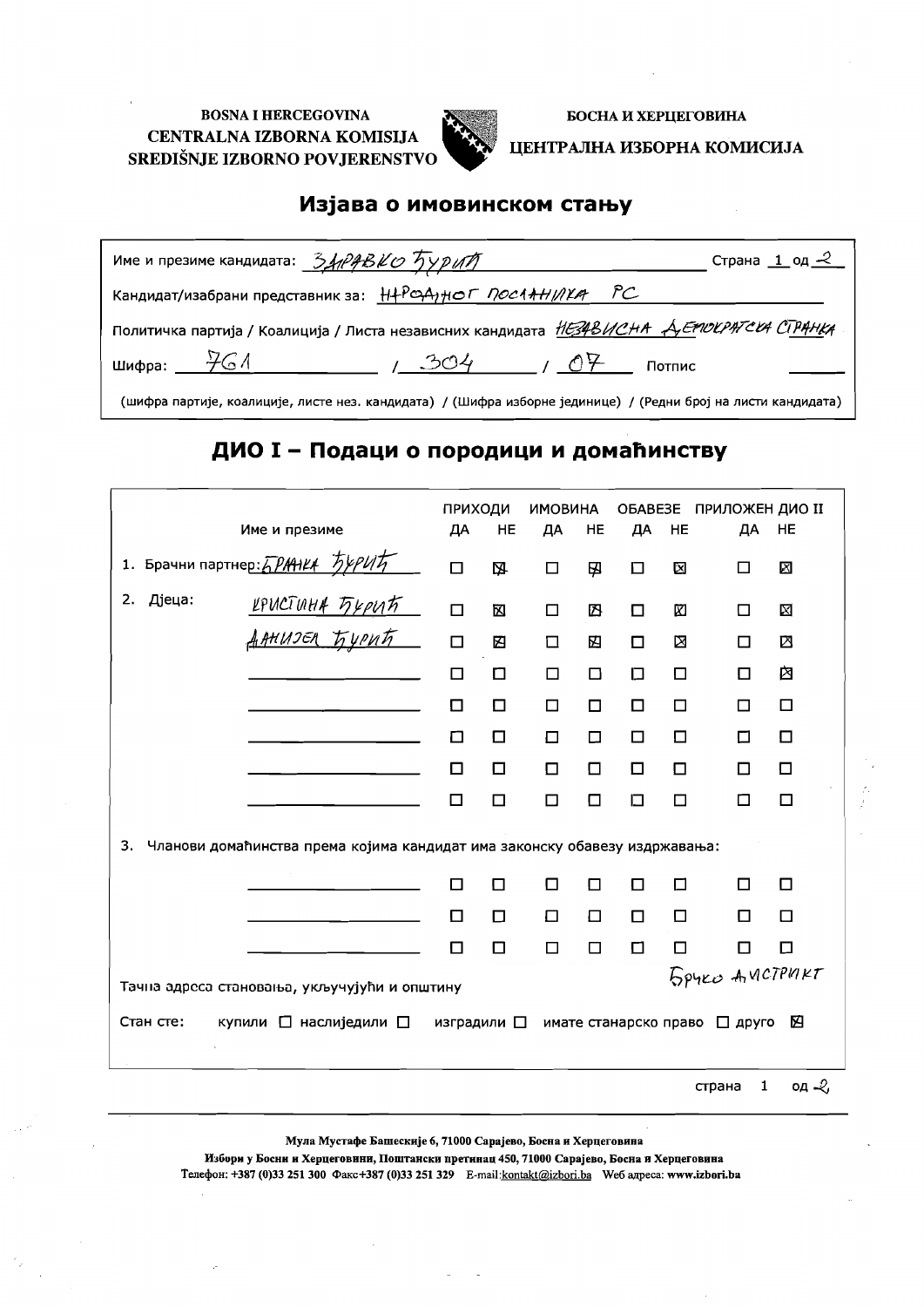Други дио изјаве о имовинском стању мора да испуни кандидат / изабрани представник, и сваки члан домаћинства за кога је у првом дијелу наведено да има приходе, имовину или обавезе.

|                                                    | Име и презиме кандидата или члана домаћинства: 34, P4BKO TyypinTT   |                                                                                                                                                                                                                                  |
|----------------------------------------------------|---------------------------------------------------------------------|----------------------------------------------------------------------------------------------------------------------------------------------------------------------------------------------------------------------------------|
|                                                    | ПРИХОДИ У БОСНИ И ХЕРЦЕГОВИНИ И ИНОСТРАНСТВУ У ПРОТЕКЛИХ 12 МЈЕСЕЦИ |                                                                                                                                                                                                                                  |
| Износ прихода (КМ/ $\in$ )                         | За период                                                           | Извор прихода                                                                                                                                                                                                                    |
| $11000$ KM                                         |                                                                     | 16.2005-16.2006. nEnsust                                                                                                                                                                                                         |
|                                                    |                                                                     |                                                                                                                                                                                                                                  |
| Херцеговини и у иностранству.                      |                                                                     | ИМОВИНА - Наведите сав новац, рачуне у банци, пословну документацију,<br>дионице, вриједносне папире, обвезнице, некретнине, личну имовину, станарско<br>право и другу имовину и добра у вриједности већој од 5 000 КМ у Босни и |
| Износ (КМ / $\in$ )<br>$40.000$ im diffi           | Опис имовине                                                        | Држава у којој имате имовину<br>h n X______                                                                                                                                                                                      |
|                                                    |                                                                     |                                                                                                                                                                                                                                  |
| такве обавезе у Босни и Херцеговини и иностранству |                                                                     | ОБАВЕЗЕ - Наведите сва дуговања, обавезе, мјенице, кредите и гаранције за                                                                                                                                                        |
| Износ (КМ / $\in$ )                                | Име и презиме повјериоца Датум измирења дуга                        |                                                                                                                                                                                                                                  |
|                                                    |                                                                     |                                                                                                                                                                                                                                  |
| <u>0207.2006 BRCKO</u>                             |                                                                     |                                                                                                                                                                                                                                  |
| (Мјесто и датум)                                   |                                                                     | зштаја)*                                                                                                                                                                                                                         |
|                                                    |                                                                     | *Напомена: Потпис подносиоца извјештаја мора одговарати потпису с идентификационог документа                                                                                                                                     |

Мула Мустафе Башескије 6, 71000 Сарајево, Босна и Херцеговина

Избори у Босни и Херцеговини, Поштански претинац 450, 71000 Сарајево, Боспа и Херцеговина Телефон: +387 (0)33 251 300 Факс +387 (0)33 251 329 E-mail: kontakt@izbori.ba Weб адреса: www.izbori.ba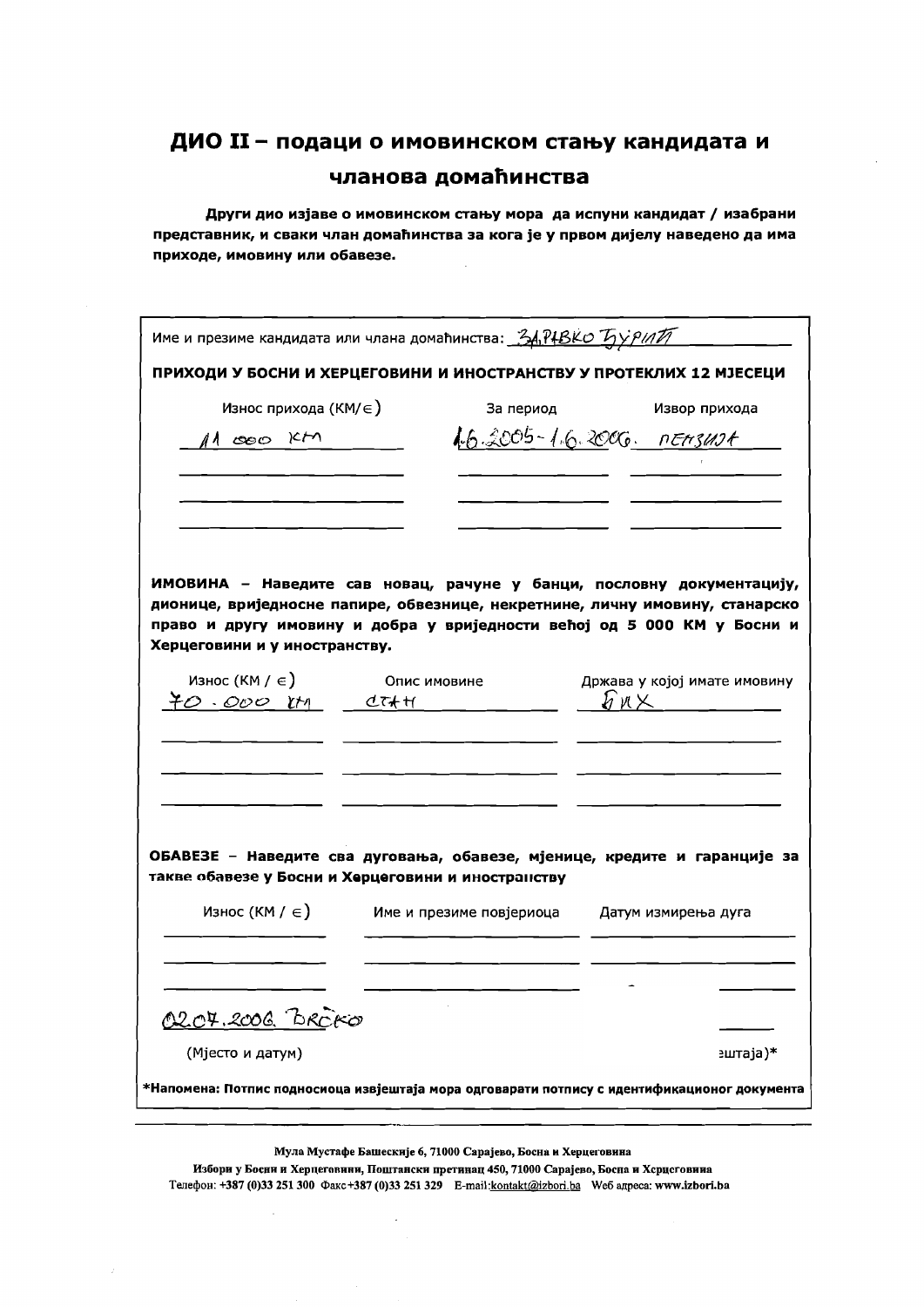

#### БОСНА И ХЕРЦЕГОВИНА

#### ЦЕНТРАЛНА ИЗБОРНА КОМИСИЈА

### Изјава о имовинском стању

| $O_Y$<br>$\sqrt{24448}$<br>Страна<br>Име и презиме кандидата:                                                                                                                               |
|---------------------------------------------------------------------------------------------------------------------------------------------------------------------------------------------|
| Кандидат/изабрани представник за: $\frac{\mu_{\alpha}}{\mu_{\beta}}\sqrt{\mu_{\gamma}}$ $\frac{(\lambda_{\gamma})_{\alpha}\lambda_{\gamma}(\lambda_{\gamma})}{(\lambda_{\gamma})_{\alpha}}$ |
| Политичка партија / Коалиција / Листа независних кандидата <i>  JC SHTSUCHH   ДСМОКРЯТСКА СТРАН КА</i>                                                                                      |
| 304<br>Шифра:<br>Потпис:                                                                                                                                                                    |
| (шифра партије, коалиције, листе нез. кандидата) / (Шифра изборне јединице) / (Редни број на листи кандидата)                                                                               |

## ДИО I - Подаци о породици и домаћинству

|                                                                                  | ПРИХОДИ     | <b>HE</b> | <b>ИМОВИНА</b> | HE     |                       | HE     | ОБАВЕЗЕ ПРИЛОЖЕН ДИО II<br>ДA | HE            |
|----------------------------------------------------------------------------------|-------------|-----------|----------------|--------|-----------------------|--------|-------------------------------|---------------|
| Име и презиме                                                                    | ДА          |           | ДА             |        | ДА                    |        |                               |               |
| 1. Брачни партнер:                                                               | $\Box$      | $\Box$    | □              | $\Box$ | $\Box$                | □      | □                             | □             |
| Дјеца:<br>2.                                                                     | $\Box$      | $\Box$    | □              | $\Box$ | $\Box$                | $\Box$ | □                             | $\Box$        |
|                                                                                  | $\Box$      | $\Box$    | □              | $\Box$ | $\Box$                | □      | □                             | $\Box$        |
|                                                                                  | $\Box$      | $\Box$    | □              | $\Box$ | $\Box$                | □      | □                             | □             |
|                                                                                  | $\Box$      | □         | □              | $\Box$ | □                     | $\Box$ | □                             | $\Box$        |
| $\epsilon$                                                                       | □           | □         | Ω              | $\Box$ | 口                     | $\Box$ | □                             | $\Box$        |
|                                                                                  | □           | $\Box$    | $\Box$         | $\Box$ | $\Box$                | $\Box$ | □                             | □             |
|                                                                                  | $\Box$      | $\Box$    | $\Box$         | $\Box$ | $\Box$                | $\Box$ | □                             | $\Box$        |
| Чланови домаћинства према којима кандидат има законску обавезу издржавања:<br>3. |             |           |                |        |                       |        |                               |               |
|                                                                                  | п           | □         | □              | $\Box$ | □                     | $\Box$ | $\Box$                        | □             |
|                                                                                  | $\Box$      | $\Box$    | □              | $\Box$ | $\Box$                | □      | □                             | $\Box$        |
|                                                                                  | □           | $\Box$    | П              | $\Box$ | □                     | □      | □                             | □             |
| Тачна адреса становања, укључујући и општину:                                    |             |           |                |        |                       |        |                               |               |
| Стан сте:<br>купили □ наслиједили □                                              | изградили □ |           |                |        | имате станарско право |        | □ друго                       | В             |
|                                                                                  |             |           |                |        |                       |        | 1<br>страна                   | од $\epsilon$ |

Мула Мустафе Башескије 6, 71000 Сарајево, Босна и Херцеговина

Избори у Босни и Херцеговини, Поштански претинац 450, 71000 Сарајево, Босна и Херцеговнна Телефон: +387 (0)33 251 300 Факс+387 (0)33 251 329 E-mail:kontakt@izbori.ba Weб адреса: www.izbori.ba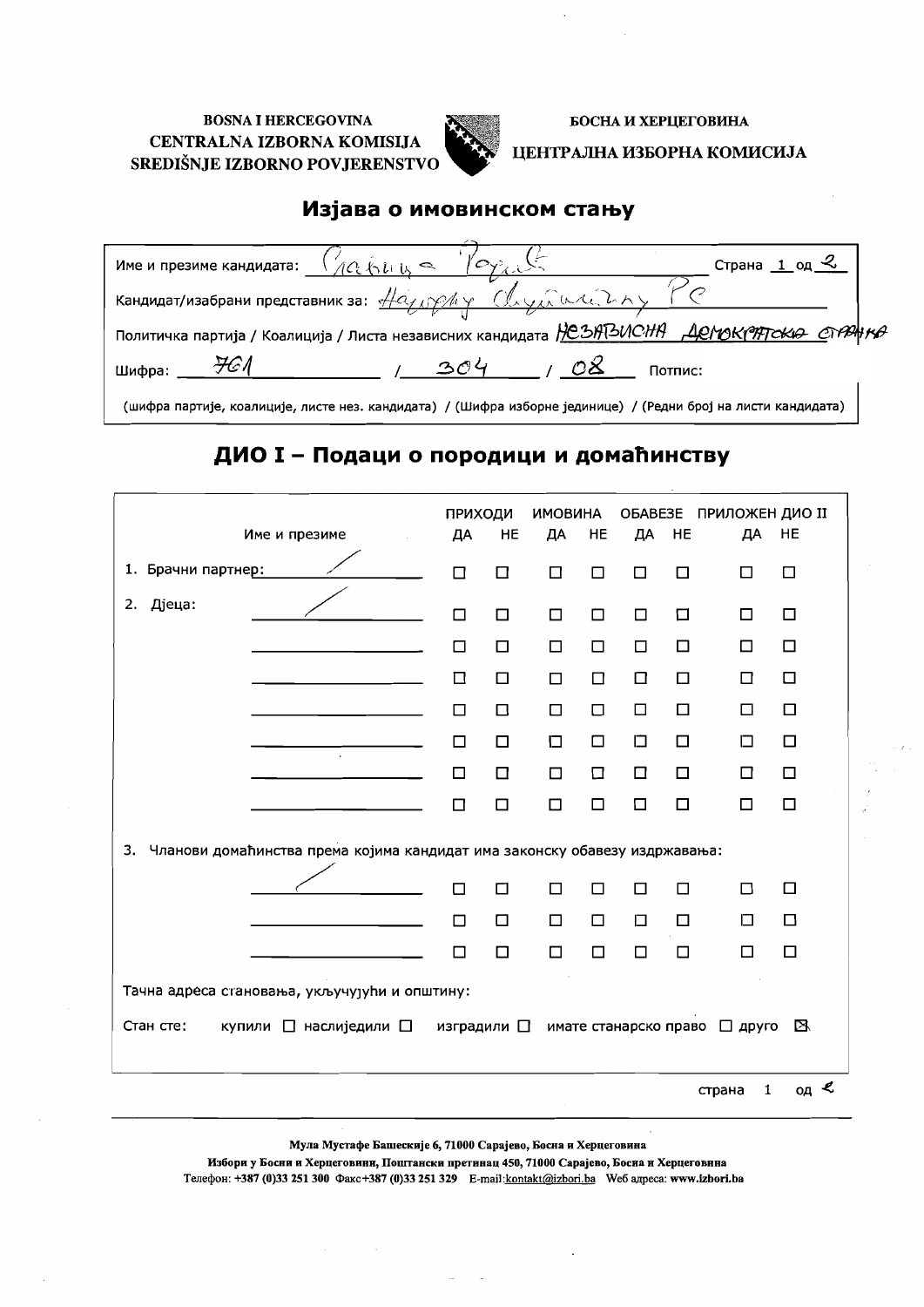Други дио изјаве о имовинском стању мора да испуни кандидат / изабрани представник, и сваки члан домаћинства за кога је у првом дијелу наведено да има приходе, имовину или обавезе.

|                               | Име и презиме кандидата или члана домаћинства: <u>946MCA - RADM</u> |                                                                                                                                                                                                                                  |
|-------------------------------|---------------------------------------------------------------------|----------------------------------------------------------------------------------------------------------------------------------------------------------------------------------------------------------------------------------|
|                               |                                                                     | ПРИХОДИ У БОСНИ И ХЕРЦЕГОВИНИ И ИНОСТРАНСТВУ У ПРОТЕКЛИХ 12 МЈЕСЕЦИ                                                                                                                                                              |
| Износ прихода (КМ/ $\in$ )    | За период                                                           | Извор прихода                                                                                                                                                                                                                    |
| $G$ $Q$ $OQ$ $OQ$ $U_1$       |                                                                     | 01.06.1005-01.6.2008. Arcuit a                                                                                                                                                                                                   |
|                               |                                                                     |                                                                                                                                                                                                                                  |
| Херцеговини и у иностранству. |                                                                     | ИМОВИНА - Наведите сав новац, рачуне у банци, пословну документацију,<br>дионице, вриједносне папире, обвезнице, некретнине, личну имовину, станарско<br>право и другу имовину и добра у вриједности већој од 5 000 КМ у Босни и |
| Износ (КМ / $\in$ )           | Опис имовине                                                        | Држава у којој имате имовину                                                                                                                                                                                                     |
|                               |                                                                     |                                                                                                                                                                                                                                  |
|                               | такве обавезе у Босни и Херцеговини и иностранству                  | ОБАВЕЗЕ - Наведите сва дуговања, обавезе, мјенице, кредите и гаранције за                                                                                                                                                        |
| Износ (КМ / ∈)                | Име и презиме повјериоца                                            | Датум измирења дуга                                                                                                                                                                                                              |
|                               |                                                                     |                                                                                                                                                                                                                                  |
| <u>DIEZINA, 30.06.2006.</u>   |                                                                     |                                                                                                                                                                                                                                  |
| (Мјесто и датум)              |                                                                     | (Подносилац извјештаја)*                                                                                                                                                                                                         |
|                               |                                                                     | *Напомена: Потпис подносиоца извјештаја мора одговарати потпису с идентификационог документа                                                                                                                                     |
|                               |                                                                     |                                                                                                                                                                                                                                  |

Мула Мустафе Башескије 6, 71000 Сарајево, Босна и Херцеговина

Избори у Босии и Херцеговини, Поштаиски претинац 450, 71000 Сарајево, Боспа и Херцсговина Телефон: +387 (0)33 251 300 Факс+387 (0)33 251 329 E-mail:kontakt@izbori.ba Weб адреса: www.izbori.ba

 $\bar{z}$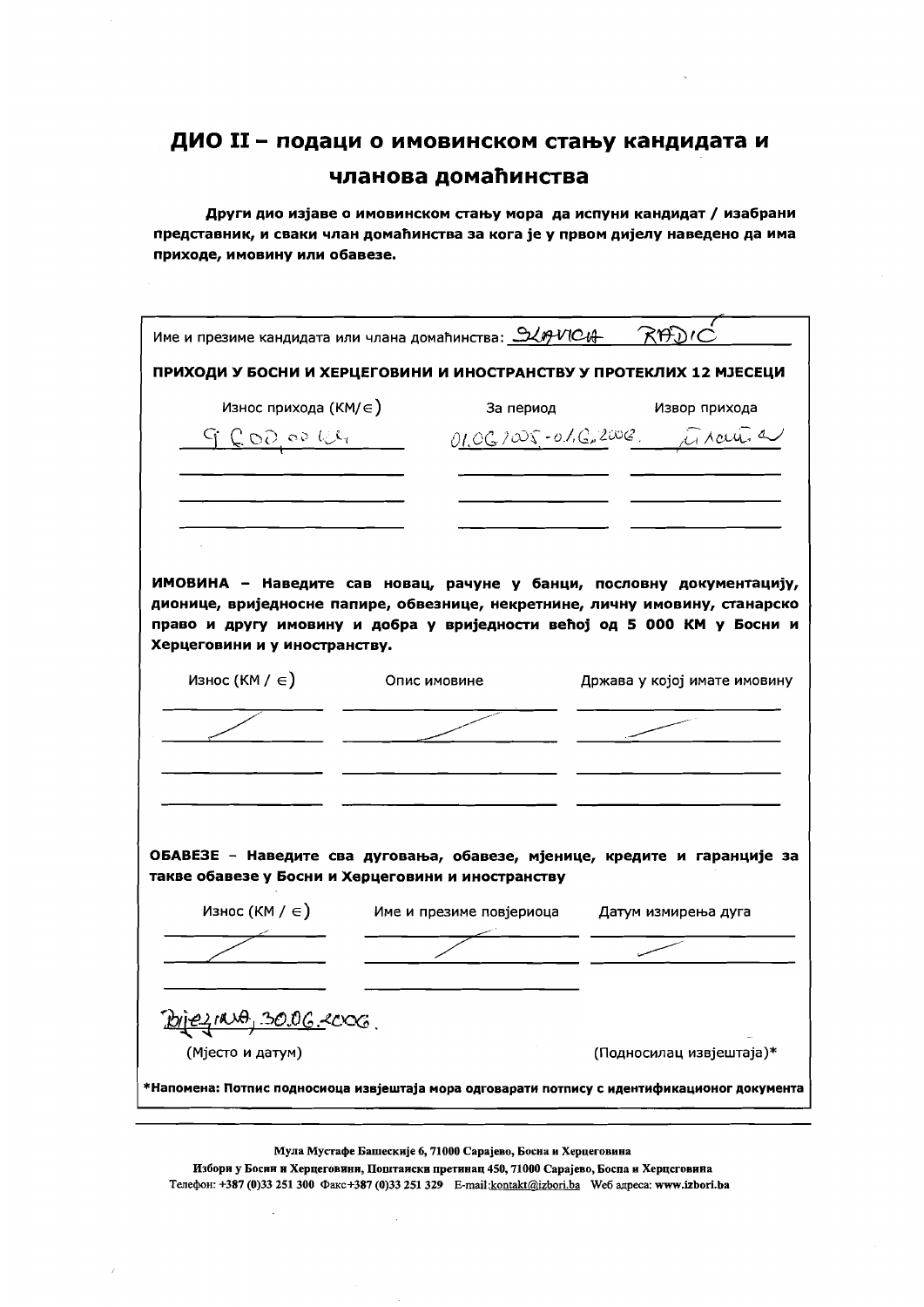

БОСНА И ХЕРЦЕГОВИНА

ЦЕНТРАЛНА ИЗБОРНА КОМИСИЈА

### Изјава о имовинском стању

| Име и презиме кандидата: $\partial v$ s $\theta$ $\vee$ $\theta$ $\vee$ $\theta$ $\vee$ $\theta$ $\theta$ $\theta$ $\theta$ |               | Страна 1 од 2 |
|-----------------------------------------------------------------------------------------------------------------------------|---------------|---------------|
| Кандидат/изабрани представник за: $NARO$ $0 \nu R$ $SR \nu PST/NR$ $R.S.$                                                   |               |               |
| Политичка партија / Коалиција / Листа независних кандидата <i>реганизна пов Можатска втра Ива</i>                           |               |               |
| шифра: $\frac{1}{2}$ 6 Л                                                                                                    | $-304$<br>109 | Потпис:       |
|                                                                                                                             |               |               |

(шифра партије, коалиције, листе нез. кандидата) / (Шифра изборне јединице) / (Редни број на листи кандидата)

## ДИО I - Подаци о породици и домаћинству

| Име и презиме                                                                    | ПРИХОДИ<br>ДА                                 | HE     | ИМОВИНА<br>ДА | HE     | ДА                    | HE     | ОБАВЕЗЕ ПРИЛОЖЕН ДИО II<br>ДA | HE              |
|----------------------------------------------------------------------------------|-----------------------------------------------|--------|---------------|--------|-----------------------|--------|-------------------------------|-----------------|
| 1. Брачни партнер:                                                               | П                                             | □      | □             | □      | $\Box$                | □      | $\Box$                        | $\Box$          |
| Дјеца:<br>2.                                                                     | $\Box$                                        | $\Box$ | ◘             | $\Box$ | $\Box$                | $\Box$ | ◻                             | $\Box$          |
|                                                                                  | $\Box$                                        | $\Box$ | □             | $\Box$ | $\Box$                | $\Box$ | □                             | $\Box$          |
|                                                                                  | □                                             | $\Box$ | $\Box$        | $\Box$ | $\Box$                | $\Box$ | □                             | □               |
|                                                                                  | ⊓                                             | $\Box$ | □             | $\Box$ | $\Box$                | $\Box$ | □                             | $\Box$          |
|                                                                                  | □                                             | $\Box$ | $\Box$        | $\Box$ | $\Box$                | $\Box$ | □                             | $\Box$          |
|                                                                                  | □                                             | $\Box$ | $\Box$        | $\Box$ | $\Box$                | $\Box$ | □                             | $\Box$          |
|                                                                                  | П                                             | $\Box$ | $\Box$        | $\Box$ | $\Box$                | $\Box$ | П                             | $\Box$          |
| 3.<br>Чланови домаћинства према којима кандидат има законску обавезу издржавања: |                                               |        |               |        |                       |        |                               |                 |
|                                                                                  | П                                             | □      | □             | $\Box$ | □                     | $\Box$ | $\Box$                        | □               |
|                                                                                  | □                                             | $\Box$ | $\Box$        | $\Box$ | $\Box$                | $\Box$ | $\Box$                        | $\Box$          |
|                                                                                  | П                                             | $\Box$ | П             | $\Box$ | □                     | $\Box$ | П                             | П               |
|                                                                                  | Тачна адреса становања, укључујући и општину: |        |               |        |                       |        |                               |                 |
| Стан сте:<br>купили □ наслиједили □                                              | изградили $\square$                           |        |               |        | имате станарско право |        | $\Box$ друго                  | ⊠               |
|                                                                                  |                                               |        |               |        |                       |        | $\mathbf 1$<br>страна         | од $\mathcal Q$ |

Мула Мустафе Башескије 6, 71000 Сарајево, Босна и Херцеговина

Избори у Босни и Херцеговини, Поштаиски претинац 450, 71000 Сарајево, Босна и Херцеговина Телефон: +387 (0)33 251 300 Факс +387 (0)33 251 329 E-mail:kontakt@izbori.ba Weб aдреса: www.izbori.ba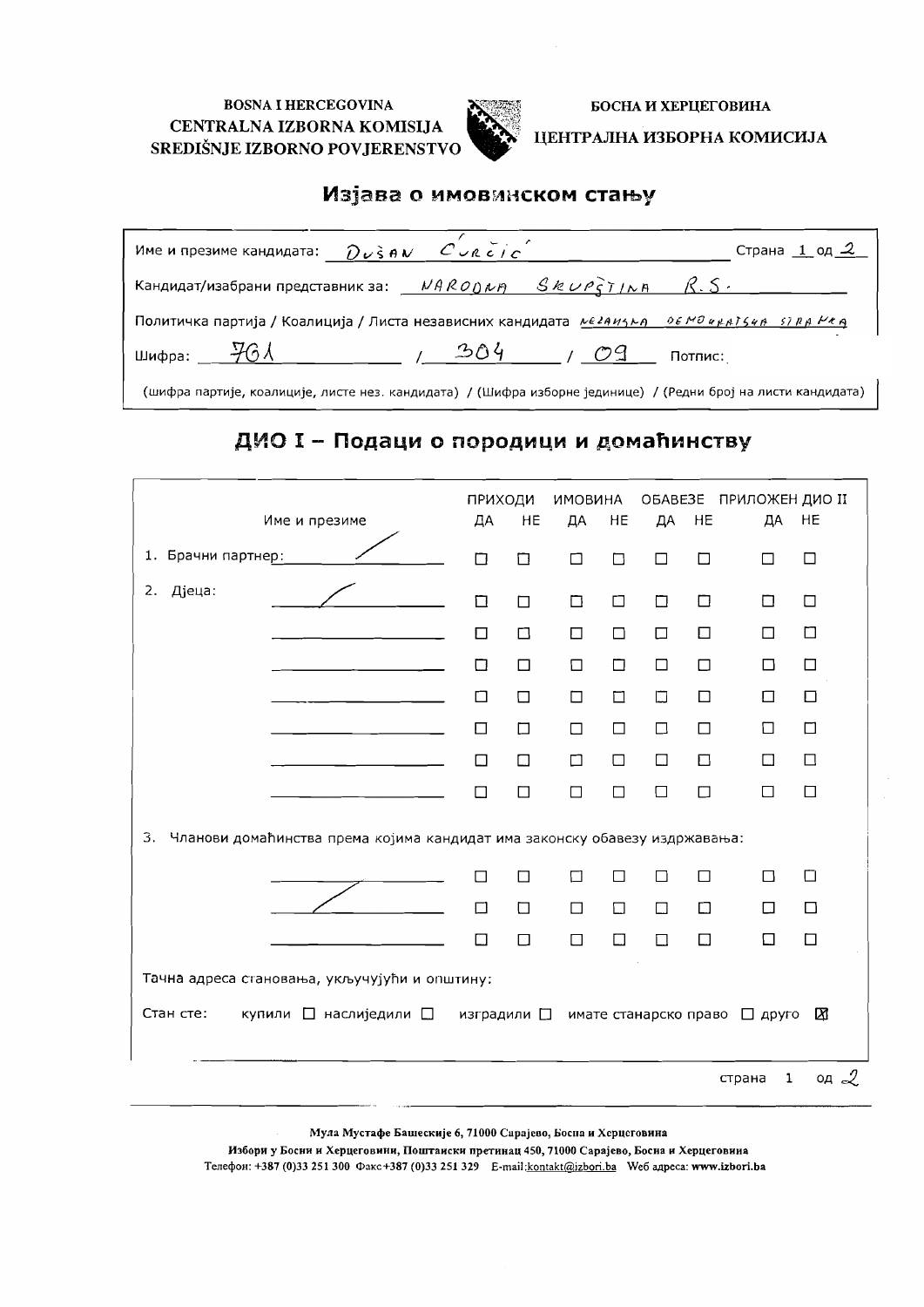Други дио изјаве о имовинском стању мора да испуни кандидат / изабрани представник, и сваки члан домаћинства за кога је у првом дијелу наведено да има приходе, имовину или обавезе.

| Име и презиме кандидата или члана домаћинства: $\partial\nu\hat{s}$ AN $\omega$ $\partial\nu\hat{s}$ AN |                          |           |                                                                                                                                                                                                                                  |
|---------------------------------------------------------------------------------------------------------|--------------------------|-----------|----------------------------------------------------------------------------------------------------------------------------------------------------------------------------------------------------------------------------------|
|                                                                                                         |                          |           | ПРИХОДИ У БОСНИ И ХЕРЦЕГОВИНИ И ИНОСТРАНСТВУ У ПРОТЕКЛИХ 12 МЈЕСЕЦИ                                                                                                                                                              |
| Износ прихода (КМ/∈)                                                                                    |                          | За период | Извор прихода                                                                                                                                                                                                                    |
| 7200,00 kM                                                                                              |                          |           | 01.06.2005-01.062006 PLATA                                                                                                                                                                                                       |
|                                                                                                         |                          |           |                                                                                                                                                                                                                                  |
| Херцеговини и у иностранству.                                                                           |                          |           | ИМОВИНА - Наведите сав новац, рачуне у банци, пословну документацију,<br>дионице, вриједносне папире, обвезнице, некретнине, личну имовину, станарско<br>право и другу имовину и добра у вриједности већој од 5 000 КМ у Босни и |
| Износ (КМ / $\in$ )                                                                                     | Опис имовине             |           | Држава у којој имате имовину                                                                                                                                                                                                     |
|                                                                                                         |                          |           |                                                                                                                                                                                                                                  |
| такве обавезе у Босни и Херцеговини и иностранству<br>Износ (КМ / $\in$ )                               | Име и презиме повјериоца |           | ОБАВЕЗЕ - Наведите сва дуговања, обавезе, мјенице, кредите и гаранције за<br>Датум измирења дуга                                                                                                                                 |
|                                                                                                         |                          |           |                                                                                                                                                                                                                                  |
| <u>6</u> 000,00                                                                                         |                          |           | Nout BARRER A.D. 2008                                                                                                                                                                                                            |
| 02.07 2006 Beixo                                                                                        |                          |           |                                                                                                                                                                                                                                  |
| (Мјесто и датум)                                                                                        |                          |           | (Подносилац извјештаја)*                                                                                                                                                                                                         |
|                                                                                                         |                          |           | *Напомена: Потпис подносиоца извјештаја мора одговарати потпису с идентификационог документа                                                                                                                                     |
|                                                                                                         |                          |           |                                                                                                                                                                                                                                  |

Мула Мустафе Башескије 6, 71000 Сарајево, Босна и Херцеговина

Избори у Босни и Херцеговини, Поштански претинац 450, 71000 Сарајево, Босна и Херцеговина Телефон: +387 (0)33 251 300 Факс+387 (0)33 251 329 E-mail:kontakt@izbori.ba We6 адреса: www.izbori.ba

 $\ddot{\phantom{a}}$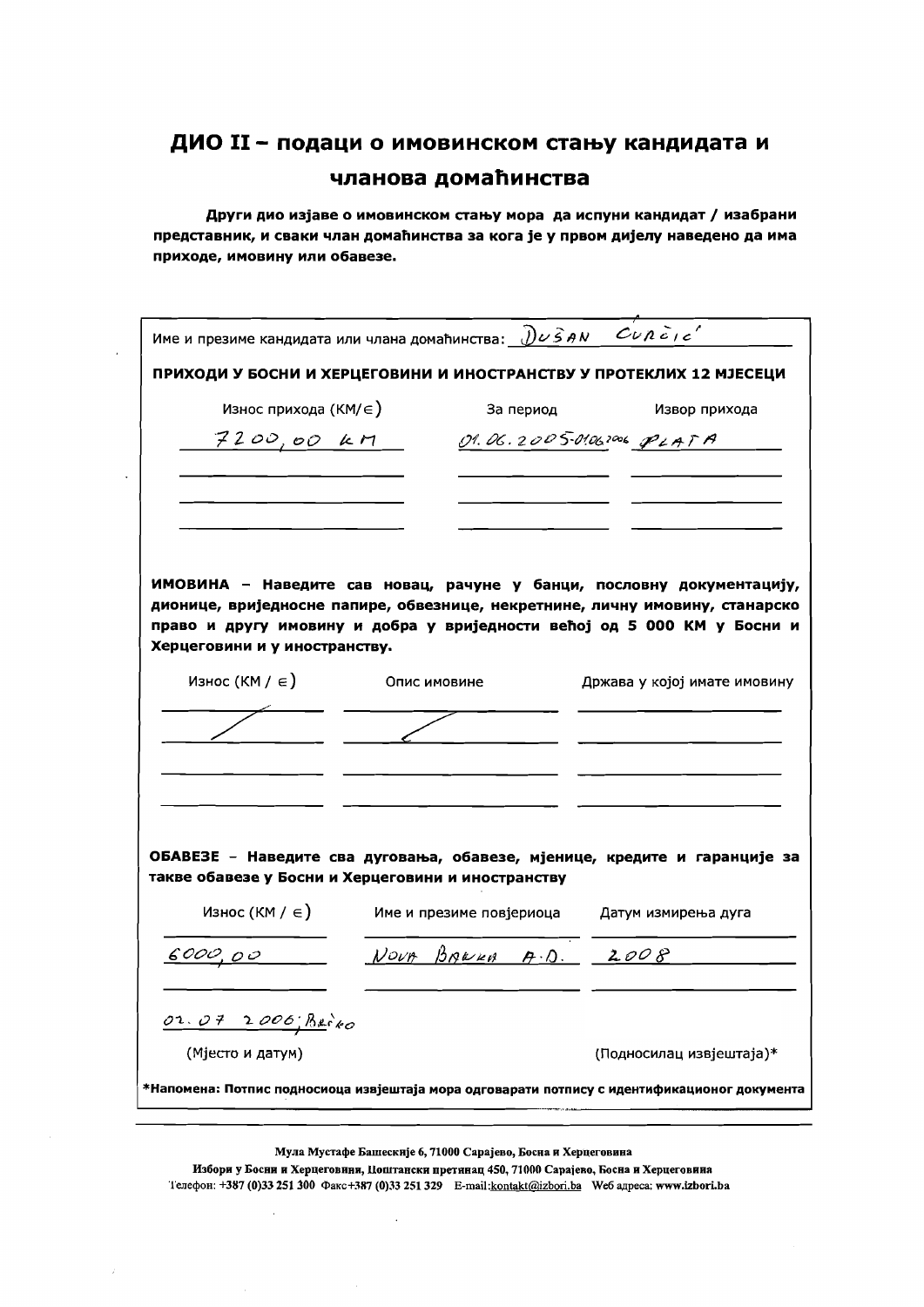

БОСНА И ХЕРЦЕГОВИНА

### ЦЕНТРАЛНА ИЗБОРНА КОМИСИЈА

## Изјава о имовинском стању

| име и презиме кандидата: $\sqrt{U}$ UUUU $\sqrt{U}$ UKUHO $\ell$ UUU                                          | Страна $1$ од $\leq$ |
|---------------------------------------------------------------------------------------------------------------|----------------------|
| Кандидат/изабрани представник за: $\frac{Q}{2}$                                                               |                      |
| политичка партија / Коалиција / Листа независних кандидата $H$ <i>MSOOOWHC 9WIOK DOUTCIO CUQPOH</i>           |                      |
| Шифра:<br>Потпис:                                                                                             |                      |
| (шифра партије, коалиције, листе нез. кандидата) / (Шифра изборне јединице) / (Редни број на листи кандидата) |                      |

## ДИО I - Подаци о породици и домаћинству

| Име и презиме                                                                                          | ПРИХОДИ<br>ДА | HE     | <b>ИМОВИНА</b><br>ДА | HE     | OBABE3E<br>ДА | HE     | ПРИЛОЖЕН ДИО II<br>ДА | HE     |
|--------------------------------------------------------------------------------------------------------|---------------|--------|----------------------|--------|---------------|--------|-----------------------|--------|
| 1. Брачни партнер: 200 AUW tykalolut                                                                   | 囟             | ◻      | $\Box$               | Σ      | □             | ⊠      | П                     | ⊠      |
| inn Lykayobu<br>2. Дјеца:                                                                              | $\boxtimes$   | $\Box$ | □                    | 図      | □             | N      | П                     | 区      |
| <u>uic</u> uvé "                                                                                       | $\Box$        | Σ      | □                    | 囟      | $\Box$        | ⊠      | □                     | 囟      |
|                                                                                                        | $\Box$        | □      | 口                    | $\Box$ | □             | $\Box$ | ◻                     | □      |
|                                                                                                        | П             | □      | □                    | $\Box$ | $\Box$        | □      | □                     | $\Box$ |
|                                                                                                        | □             | □      | □                    | □      | □             | □      | П                     | $\Box$ |
|                                                                                                        | □             | □      | ◻                    | □      | □             | □      | □                     | 口      |
|                                                                                                        | П             | ◻      | □                    | □      | 口             | ◘      | П                     | □      |
| 3.<br>Чланови домаћинства према којима кандидат има законску обавезу издржавања:                       |               |        |                      |        |               |        |                       |        |
|                                                                                                        | $\Box$        | □      | □                    | □      | □             | □      | П                     | □      |
|                                                                                                        | □             | □      | □                    | □      | $\Box$        | □      | □                     | □      |
|                                                                                                        | П             | $\Box$ | □                    | □      | $\Box$        | □      | □                     | □      |
| Eujeour<br>Тачна адреса становања, укључујући и општину                                                |               |        |                      |        |               |        |                       |        |
| Стан сте:<br>купили $\Box$ наслиједили $\Box$ изградили $\boxtimes$ имате станарско право $\Box$ друго |               |        |                      |        |               |        |                       |        |
|                                                                                                        |               |        |                      |        |               |        | 1<br>страна           | од -е  |

Мула Мустафе Башескије 6, 71000 Сарајево, Босна и Херцеговина

Избори у Босни и Херцеговини, Поштански претинац 450, 71000 Сарајево, Босна и Херцеговина Телефон: +387 (0)33 251 300 Факс +387 (0)33 251 329 E-mail:kontakt@izbori.ba We6 адреса: www.izbori.ba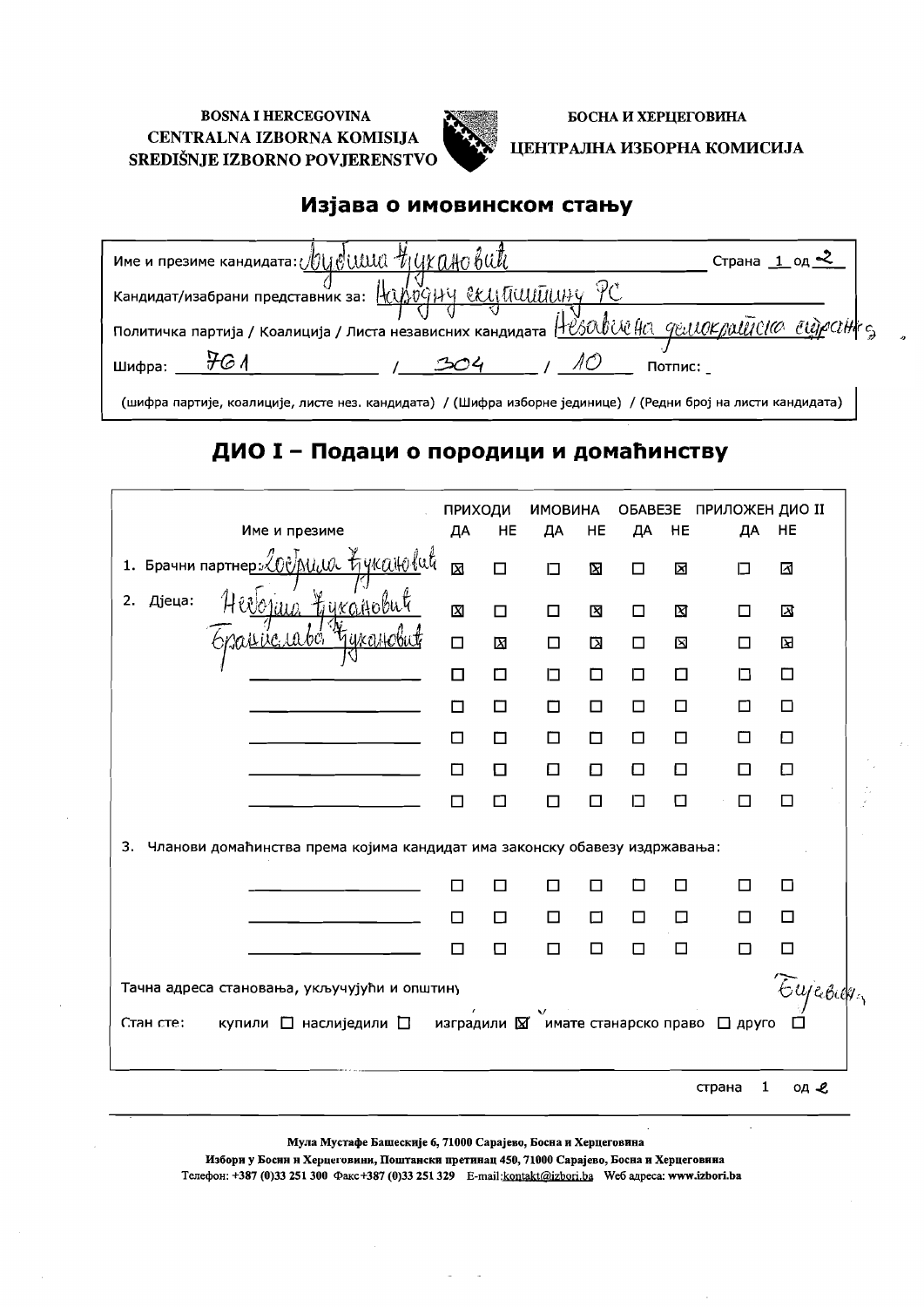Други дио изјаве о имовинском стању мора да испуни кандидат / изабрани представник, и сваки члан домаћинства за кога је у првом дијелу наведено да има приходе, имовину или обавезе.

|                                                 | Име и презиме кандидата или члана домаћинства: $\Delta$ Urbi SA SpuKA100Vi $\dot{\circ}$                                        |                              |
|-------------------------------------------------|---------------------------------------------------------------------------------------------------------------------------------|------------------------------|
| Износ прихода $(KM/\epsilon)$                   | ПРИХОДИ У БОСНИ И ХЕРЦЕГОВИНИ И ИНОСТРАНСТВУ У ПРОТЕКЛИХ 12 МЈЕСЕЦИ<br>За период                                                | Извор прихода                |
| ROOO KN                                         |                                                                                                                                 | 1.6.2005-1.6.2006 Milareta   |
|                                                 |                                                                                                                                 |                              |
|                                                 |                                                                                                                                 |                              |
|                                                 |                                                                                                                                 |                              |
|                                                 |                                                                                                                                 |                              |
|                                                 |                                                                                                                                 |                              |
|                                                 | ИМОВИНА - Наведите сав новац, рачуне у банци, пословну документацију,                                                           |                              |
|                                                 | дионице, вриједносне папире, обвезнице, некретнине, личну имовину, станарско                                                    |                              |
| Херцеговини и у иностранству.                   | право и другу имовину и добра у вриједности већој од 5 000 КМ у Босни и                                                         |                              |
| Износ (КМ / $\in$ )                             | Опис имовине                                                                                                                    | Држава у којој имате имовину |
| 500 000 KM                                      |                                                                                                                                 | せんぴ                          |
| 100. OOO KM                                     |                                                                                                                                 |                              |
| <u> 10 п. Обо Км</u>                            | Uet <i>an</i>                                                                                                                   | e u x                        |
| 600. 000 KM                                     | <u>udeoluu ovjeran</u>                                                                                                          | $\widehat{\kappa}_u$ X       |
|                                                 |                                                                                                                                 |                              |
|                                                 |                                                                                                                                 |                              |
|                                                 | ОБАВЕЗЕ - Наведите сва дуговања, обавезе, мјенице, кредите и гаранције за<br>такве обавезе у Босни и Херцеговини и иностранству |                              |
|                                                 |                                                                                                                                 |                              |
|                                                 |                                                                                                                                 |                              |
| Износ (КМ / $\in$ )                             | Име и презиме повјериоца                                                                                                        | Датум измирења дуга          |
|                                                 |                                                                                                                                 |                              |
|                                                 |                                                                                                                                 |                              |
|                                                 |                                                                                                                                 |                              |
| <u>By ezing 30.06, 2000</u><br>(Мјесто и датум) |                                                                                                                                 | (Подносилац извјештаја)*     |
|                                                 | *Напомена: Потпис подносиоца извјештаја мора одговарати потпису с идентификационог документа                                    |                              |

Мула Мустафе Башескије 6, 71000 Сарајево, Босна и Херцеговина Избори у Босни и Херцеговини, Поштански претииац 450, 71000 Сарајево, Босна и Херцеговнна

Телефон: +387 (0)33 251 300 Факс+387 (0)33 251 329 E-mail:kontakt@izbori.ba Weб адреса: www.izbori.ba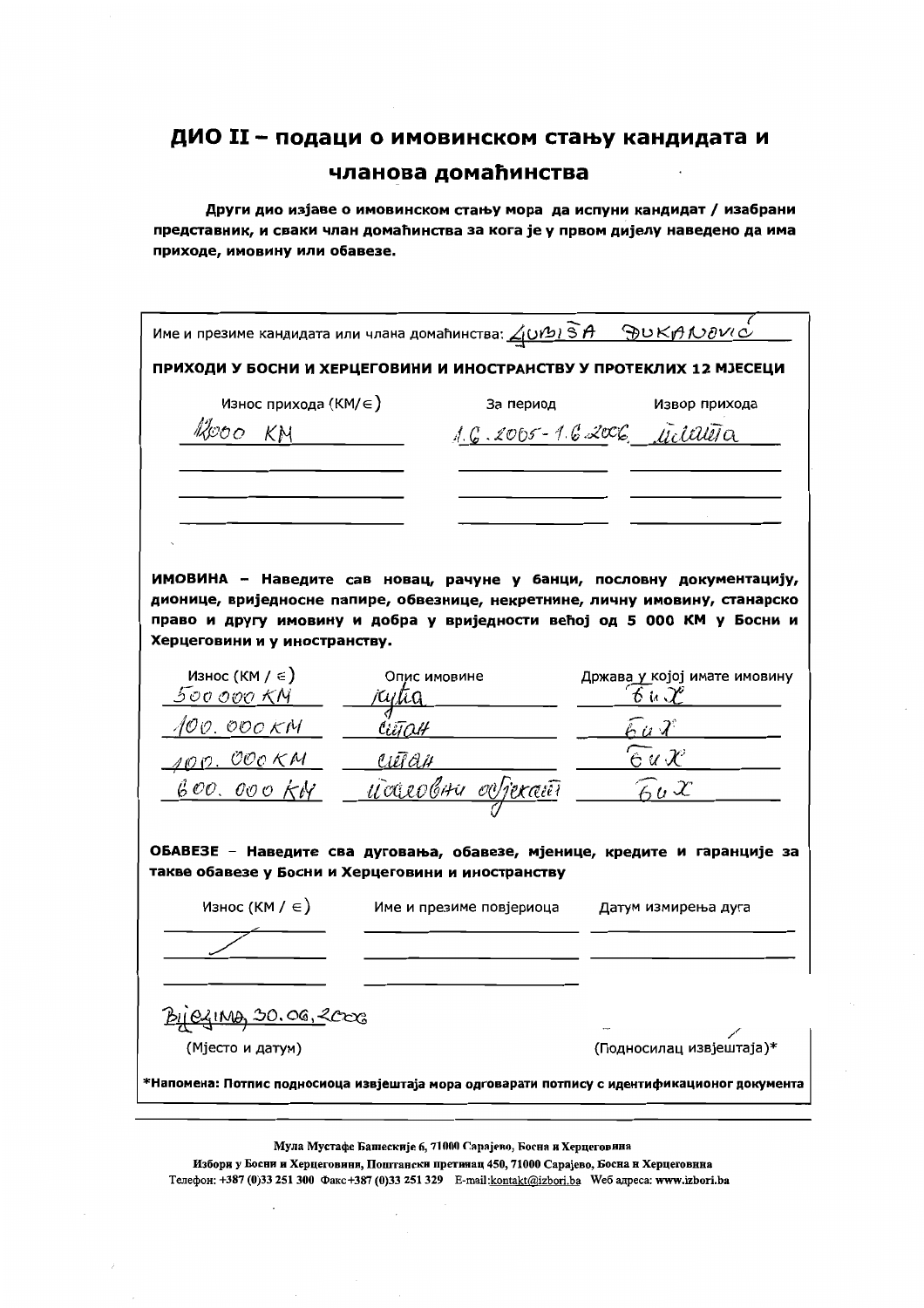

БОСНА И ХЕРЦЕГОВИНА

#### ЦЕНТРАЛНА ИЗБОРНА КОМИСИЈА

### Изјава о имовинском стању

| име и презиме кандидата: TESIEHA 6PATAHOBUL                                                                  | Страна <u>1 од <math>2</math></u> |  |
|--------------------------------------------------------------------------------------------------------------|-----------------------------------|--|
| Кандидат/изабрани представник за: $\frac{11}{100}$ CLSn $\frac{11}{100}$ CLSN $\frac{11}{100}$ PC - с        |                                   |  |
| Политичка партија / Коалиција / Листа независних кандидата НЕЗВЧОНА ДЕНСКРАТСКА СТРАННСА                     |                                   |  |
| шифра: $461$<br>304<br>Потп                                                                                  |                                   |  |
| иифра партије, коалиције, листе нез. кандидата) / (Шифра изборне јединице) / (Редни број на листи кандидата) |                                   |  |

## ДИО I - Подаци о породици и домаћинству

| Име и презиме                                                                    | <b>ПРИХОДИ</b><br>ДА | HE     | <b>ИМОВИНА</b><br>ДА | HE     | ДА                    | HE     | ОБАВЕЗЕ ПРИЛОЖЕН ДИО II<br>ДА | HE     |
|----------------------------------------------------------------------------------|----------------------|--------|----------------------|--------|-----------------------|--------|-------------------------------|--------|
| 1. Брачни партнер:                                                               | □                    | □      | □                    | $\Box$ | □                     | □      | $\Box$                        | □      |
| Дјеца:<br>2.                                                                     | $\Box$               | $\Box$ | $\Box$               | $\Box$ | $\Box$                | $\Box$ | □                             | □      |
|                                                                                  | $\Box$               | $\Box$ | $\Box$               | $\Box$ | $\Box$                | □      | □                             | $\Box$ |
|                                                                                  | □                    | $\Box$ | $\Box$               | $\Box$ | □                     | □      | □                             | □      |
|                                                                                  | □                    | □      | □                    | □      | $\Box$                | □      | □                             | □      |
|                                                                                  | П                    | □      | $\Box$               | $\Box$ | $\Box$                | □      | □                             | $\Box$ |
|                                                                                  | $\Box$               | $\Box$ | □                    | $\Box$ | $\Box$                | □      | □                             | $\Box$ |
|                                                                                  | П                    | $\Box$ | $\Box$               | □      | $\Box$                | □      | П                             | □      |
| 3.<br>Чланови домаћинства према којима кандидат има законску обавезу издржавања: |                      |        |                      |        |                       |        |                               |        |
| Ļ                                                                                | $\Box$               | □      | □                    | П      | $\Box$                | □      | $\Box$                        | $\Box$ |
| $\overline{\phantom{a}}$                                                         | $\Box$               | $\Box$ | $\Box$               | $\Box$ | □                     | $\Box$ | □                             | □      |
| $\overline{\phantom{0}}$                                                         | $\Box$               | □      | $\Box$               | $\Box$ | □                     | $\Box$ | П                             | $\Box$ |
| Тачна адреса становања, укључујући и општину:                                    |                      |        |                      |        |                       |        |                               |        |
| купили □ наслиједили □<br>Стан сте:                                              | изградили □          |        |                      |        | имате станарско право |        | □ друго                       | ⊠      |
|                                                                                  |                      |        |                      |        |                       |        | 1<br>страна                   | од ∠   |

Мула Мустафе Башескије 6, 71000 Сарајево, Босна и Херцеговина

Избори у Босни и Херцеговини, Попгтански претинац 450, 71000 Сарајево, Босиа и Херцеговина Телефон: +387 (0)33 251 300 Факс+387 (0)33 251 329 E-mail: kontakt@izbori.ba We6 aдреса: www.izbori.ba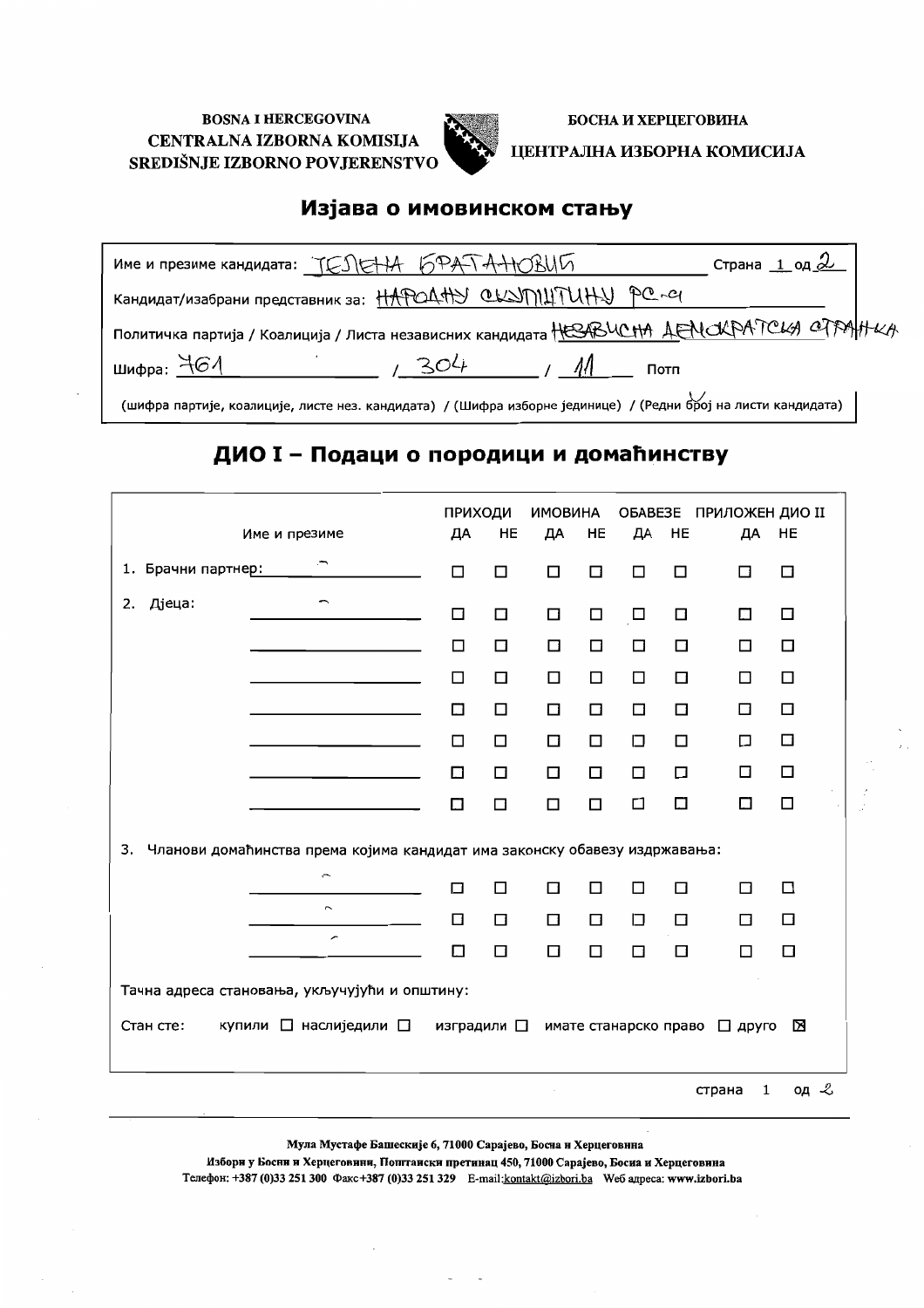Други дио изјаве о имовинском стању мора да испуни кандидат / изабрани представник, и сваки члан домаћинства за кога је у првом дијелу наведено да има приходе, имовину или обавезе.

| Име и презиме кандидата или члана домаћинства: __ <u>Je Ne MA ___ Ki PATTA HOBUT</u>                                                                  |                          |                        |                              |  |  |
|-------------------------------------------------------------------------------------------------------------------------------------------------------|--------------------------|------------------------|------------------------------|--|--|
| ПРИХОДИ У БОСНИ И ХЕРЦЕГОВИНИ И ИНОСТРАНСТВУ У ПРОТЕКЛИХ 12 МЈЕСЕЦИ                                                                                   |                          |                        |                              |  |  |
| Износ прихода (КМ/ $\in$ )                                                                                                                            |                          | За период              | Извор прихода                |  |  |
| 10.800,00 KM                                                                                                                                          |                          | 12 MJECELLY 11 MATA    |                              |  |  |
|                                                                                                                                                       |                          | 01.06.2005-01.06.2006. |                              |  |  |
| ИМОВИНА - Наведите сав новац, рачуне у банци, пословну документацију,<br>дионице, вриједносне папире, обвезнице, некретнине, личну имовину, станарско |                          |                        |                              |  |  |
| право и другу имовину и добра у вриједности већој од 5 000 КМ у Босни и<br>Херцеговини и у иностранству.<br>Износ $(KM / \epsilon)$ Опис имовине      |                          |                        |                              |  |  |
|                                                                                                                                                       |                          |                        | Држава у којој имате имовину |  |  |
|                                                                                                                                                       |                          |                        |                              |  |  |
|                                                                                                                                                       |                          |                        |                              |  |  |
| ОБАВЕЗЕ - Наведите сва дуговања, обавезе, мјенице, кредите и гаранције за<br>такве обавезе у Босни и Херцеговини и иностранству                       |                          |                        |                              |  |  |
| Износ (КМ / $\in$ )                                                                                                                                   | Име и презиме повјериоца |                        | Датум измирења дуга          |  |  |
|                                                                                                                                                       |                          |                        |                              |  |  |
| <u>BPYKO Of OF 2006</u>                                                                                                                               |                          |                        |                              |  |  |
| (Мјесто и датум)                                                                                                                                      |                          |                        |                              |  |  |
| *Напомена: Потпис подносиоца извјештаја мора одговарати потпису с идентификационог документа                                                          |                          |                        |                              |  |  |
|                                                                                                                                                       |                          |                        |                              |  |  |

Избори у Босии и Херцеговини, Поштански претинац 450, 71000 Сарајево, Босна и Херцеговина Телефон: +387 (0)33 251 300 Факс +387 (0)33 251 329 E-mail:kontakt@izbori.ba We6 aдреса: www.izbori.ba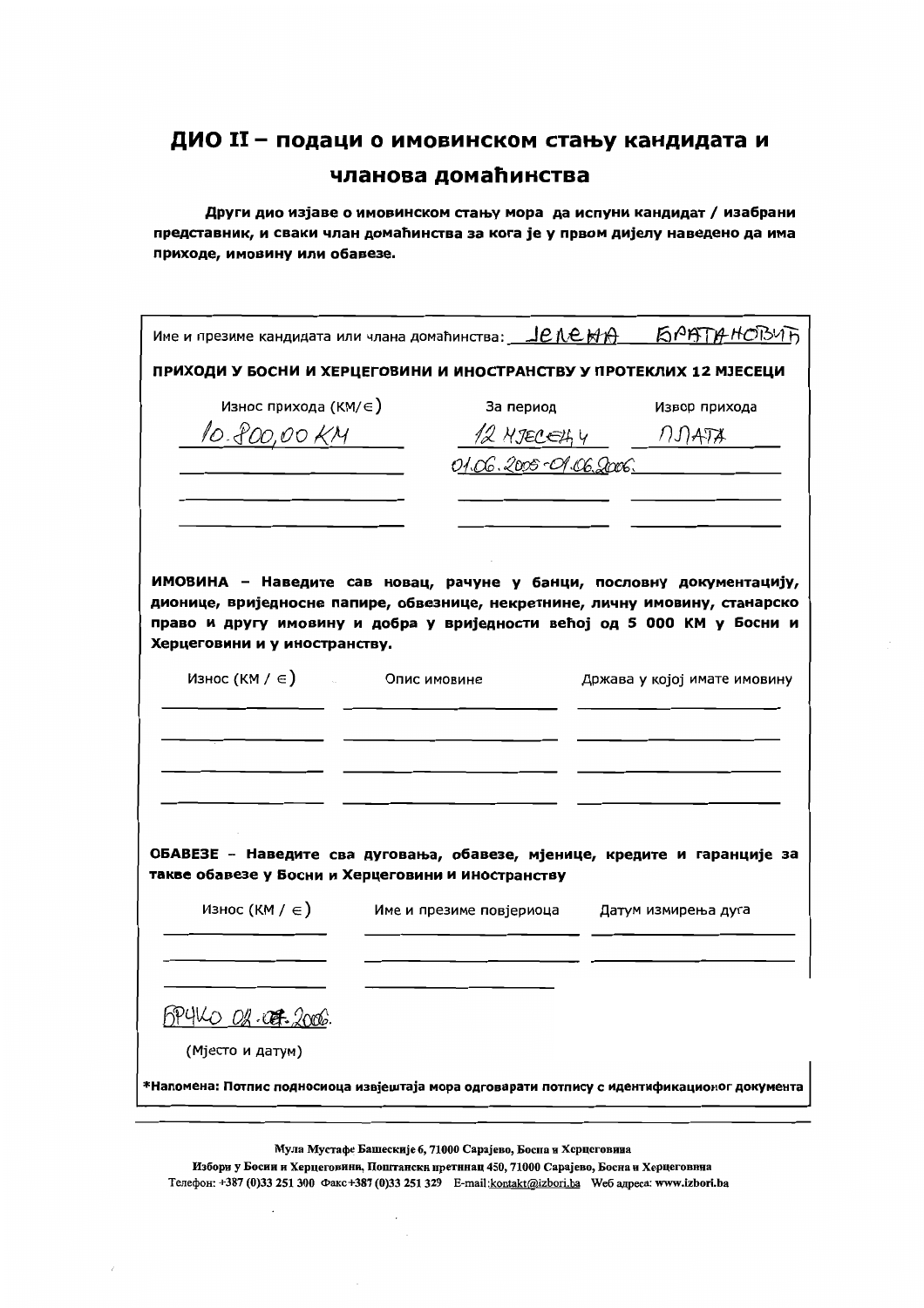

БОСНА И ХЕРЦЕГОВИНА

ЦЕНТРАЛНА ИЗБОРНА КОМИСИЈА

## Изјава о имовинском стању

| Име и презиме кандидата: $A$ <i>J J Ll/K O 5 J P H K</i>                                                                                                                                                                                                                                                                                                                                                                                                   | Страна $1$ од $\mathcal{L}$ |
|------------------------------------------------------------------------------------------------------------------------------------------------------------------------------------------------------------------------------------------------------------------------------------------------------------------------------------------------------------------------------------------------------------------------------------------------------------|-----------------------------|
|                                                                                                                                                                                                                                                                                                                                                                                                                                                            |                             |
| Политичка партија / Коалиција / Листа независних кандидата НСЗАДУ ИСНО ДЕНСКРАТСКА СТРАНК                                                                                                                                                                                                                                                                                                                                                                  |                             |
| - 761<br>Шифра:<br>204                                                                                                                                                                                                                                                                                                                                                                                                                                     | 1/12<br>Потп                |
| $(mukas xayayby yayayayay yayay yayay bayayayay bayay bayay bayayay bayay bayay bayay bayay yayayay bayayay bayayay bayayay bayayay bayayay bayayay bayayay bayayay bayayay bayayay bayayay bayayay bayayay bayayay bayayay bayayay bayayay bayayay bayayay bayayay bayayay bayayay bayayay bayayay bayayay bayayay bayayay bayayay bayayay bayayay bayayay bayayay bayayay bayayay bayayay bayayay bayayay bayayay bayayay bayayay bayayay bayayay bayay$ |                             |

(шифра партије, коалиције, листе нез. кандидата) / (Шифра изборне јединице) / (Редни број на листи кандидата)

## ДИО I - Подаци о породици и домаћинству

|                                                                                  | ПРИХОДИ |                | ИМОВИНА |           |        |        | <b>ОБАВЕЗЕ ПРИЛОЖЕН ДИО II</b> |                          |
|----------------------------------------------------------------------------------|---------|----------------|---------|-----------|--------|--------|--------------------------------|--------------------------|
| Име и презиме                                                                    | ДА      | HE             | ДА      | <b>HE</b> | ДА     | HE     | ДА                             | HE                       |
| 1. Брачни партнер: НАТА ИЛА БУРИК П                                              |         | 囗              | $\Box$  | 园         | $\Box$ | Ø      | □                              | ☑                        |
|                                                                                  |         | $\overline{a}$ | $\Box$  | ☑         | □      | ☑      | П                              | $\overline{\phantom{a}}$ |
|                                                                                  | □       | □              | □       | $\Box$    | $\Box$ | □      | ◻                              | □                        |
|                                                                                  | □       | □              | □       | □         | $\Box$ | □      | □                              | □                        |
|                                                                                  | П       | □              | □       | □         | О      | □      | □                              | □                        |
|                                                                                  | п       | $\Box$         | □       | $\Box$    | $\Box$ | □      | □                              | $\Box$                   |
|                                                                                  | □       | $\Box$         | □       | □         | $\Box$ | □      | □                              | $\Box$                   |
|                                                                                  | П       | □              | □       | $\Box$    | $\Box$ | □      | □                              | □                        |
| Чланови домаћинства према којима кандидат има законску обавезу издржавања:<br>3. |         |                |         |           |        |        |                                |                          |
|                                                                                  | П       | □              | □       | □         | п      | □      | □                              | □                        |
|                                                                                  | □       | □              | □       | □         | $\Box$ | □      | $\Box$                         | П                        |
|                                                                                  | П       | □              | $\Box$  | $\Box$    | □      | $\Box$ | □                              | $\Box$                   |
| SHIERHAM<br>Тачна адреса становања, укључујући и општину:                        |         |                |         |           |        |        |                                |                          |
| Стан сте:<br>купили □ наслиједили ⊠ изградили □ имате станарско право □ друго    |         |                |         |           |        |        |                                | n                        |
|                                                                                  |         |                |         |           |        |        | $\mathbf{1}$<br>страна         | од $\approx$             |

Мула Мустафе Башескије 6, 71000 Сарајево, Босна и Херцеговина

Избори у Боспи и Херцеговини, Поштански нретииац 450, 71000 Сарајево, Босна и Херцеговииа Телефон: +387 (0)33 251 300 Факс+387 (0)33 251 329 E-mail:kontakt@izbori.ba Weб адреса: www.izbori.ba